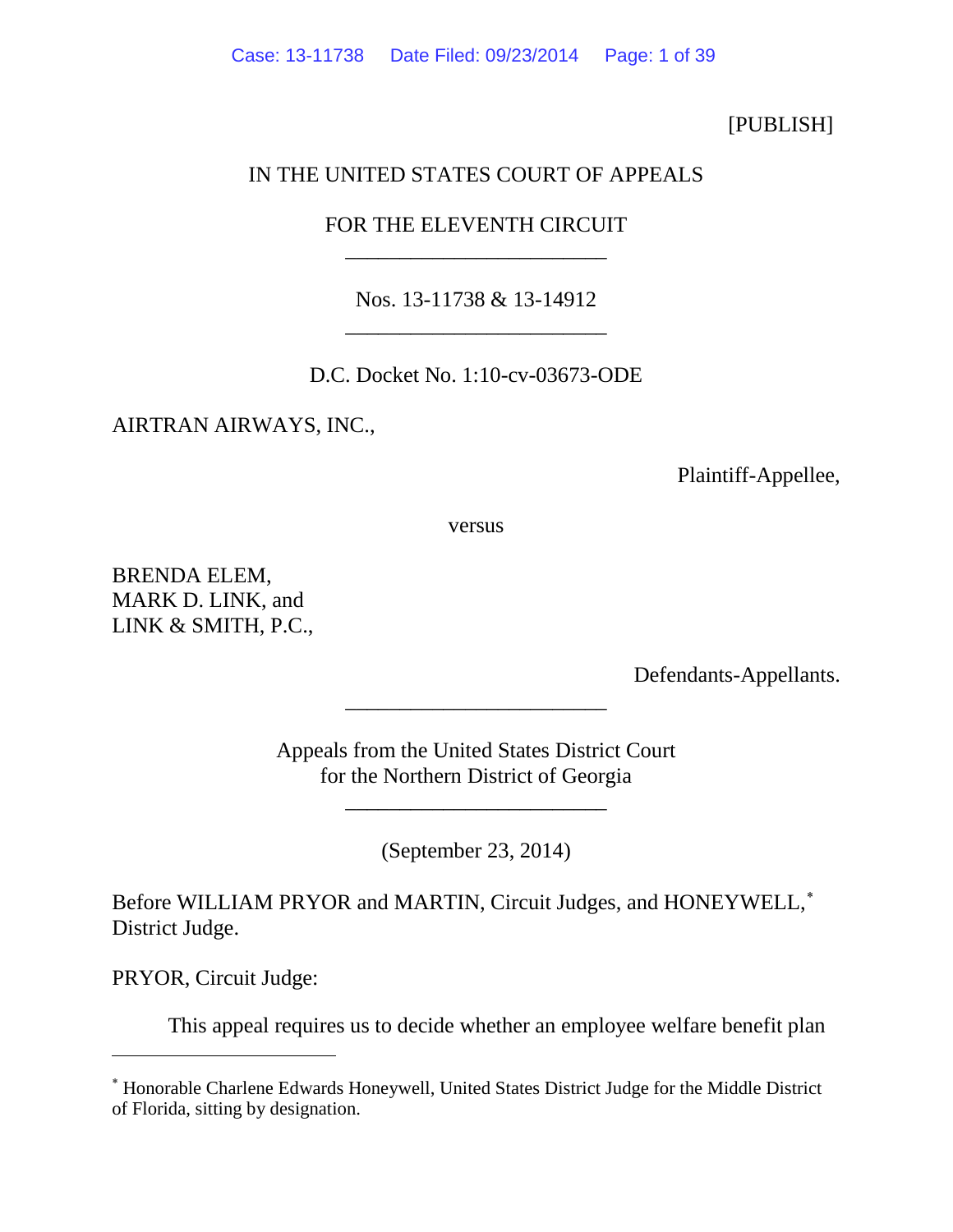may recover medical costs it spent on behalf of a beneficiary after she and her attorney conspired to hide and disburse settlement funds she received after a car accident. Brenda Elem participated, as an employee of AirTran, in a self-funded employee welfare benefit plan. After Elem suffered injuries in a car accident and the plan paid over \$100,000 for her medical care, Elem sued the other driver and settled for \$500,000. AirTran sought reimbursement from Elem, but Elem's attorney, Mark Link, misrepresented that Elem had settled for only \$25,000. Link's sin then found him out, *see* Numbers 32:23, when he accidentally sent the plan a copy of a settlement check for \$475,000. After AirTran sued Elem, Link, and Link & Smith, P.C., for violations of the Employee Retirement Income Security Act of 1974, 29 U.S.C. § 1132(a)(3), the district court granted summary judgment and awarded attorney's fees and costs in favor of AirTran.

Elem, Link, and the law firm challenge three orders. They contest the summary judgment on the ground that AirTran failed to satisfy the strict tracing rules of equitable restitution, but these rules do not apply to the equitable lien by agreement that the AirTran plan created. *See Sereboff v. Mid Atlantic Med. Serv., Inc.*, 547 U.S. 356, 364–65, 126 S. Ct. 1869, 1875 (2006). Elem and Link argue that the district court abused its discretion when it awarded AirTran attorney's fees and costs, but the district court had the authority to sanction them for their bad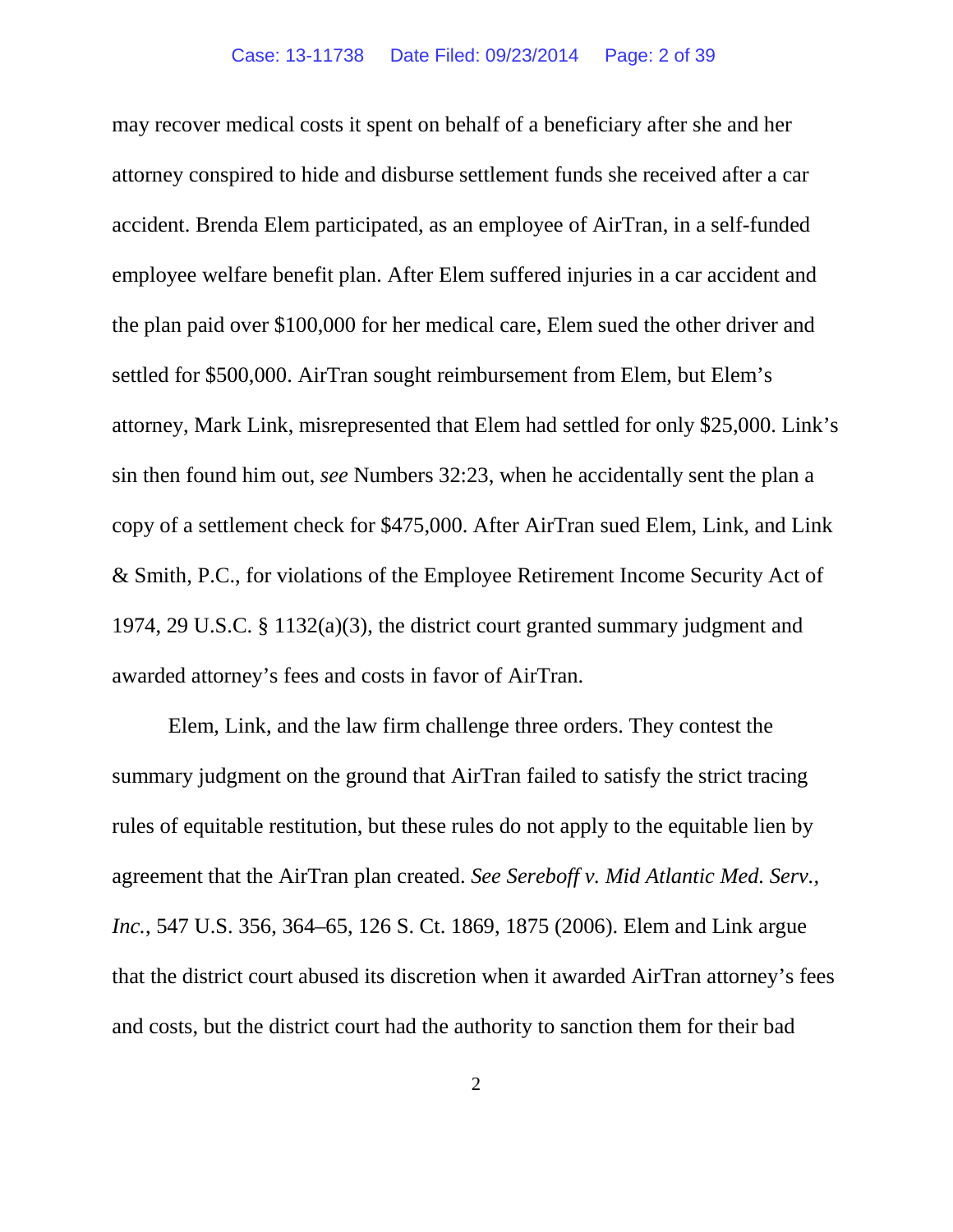faith. Elem and Link also complain that the district court misapplied Federal Rule of Civil Procedure 70 when the court ordered enforcement of the judgment, but that issue became moot when Link and his law firm complied with the order. We affirm the summary judgment and award of fees and costs and dismiss as moot the appeal of the order to enforce the judgment.

#### **I. BACKGROUND**

In 2007, Brenda Elem sustained injuries in a car accident. Her employer, AirTran, paid \$131,704.28 for her medical care as a result of her participation in its self-funded employee welfare benefit plan. The plan designated Elem as a constructive trustee over any payments recovered from third parties and created an equitable lien for the amount of benefits paid by the plan. Under the plan, when Elem accepted her medical benefits from AirTran, she acknowledged that AirTran had a first priority claim to all payments made by a third party, even if that third party failed to pay the full amount of her damages. Months after the accident, the plan administrator advised Elem that, if she sued the driver of the other vehicle, Migel Rizo, the terms of the plan required Elem to reimburse AirTran with proceeds from that suit. And the plan administrator also advised Rizo's insurer, AIG, of that right to reimbursement.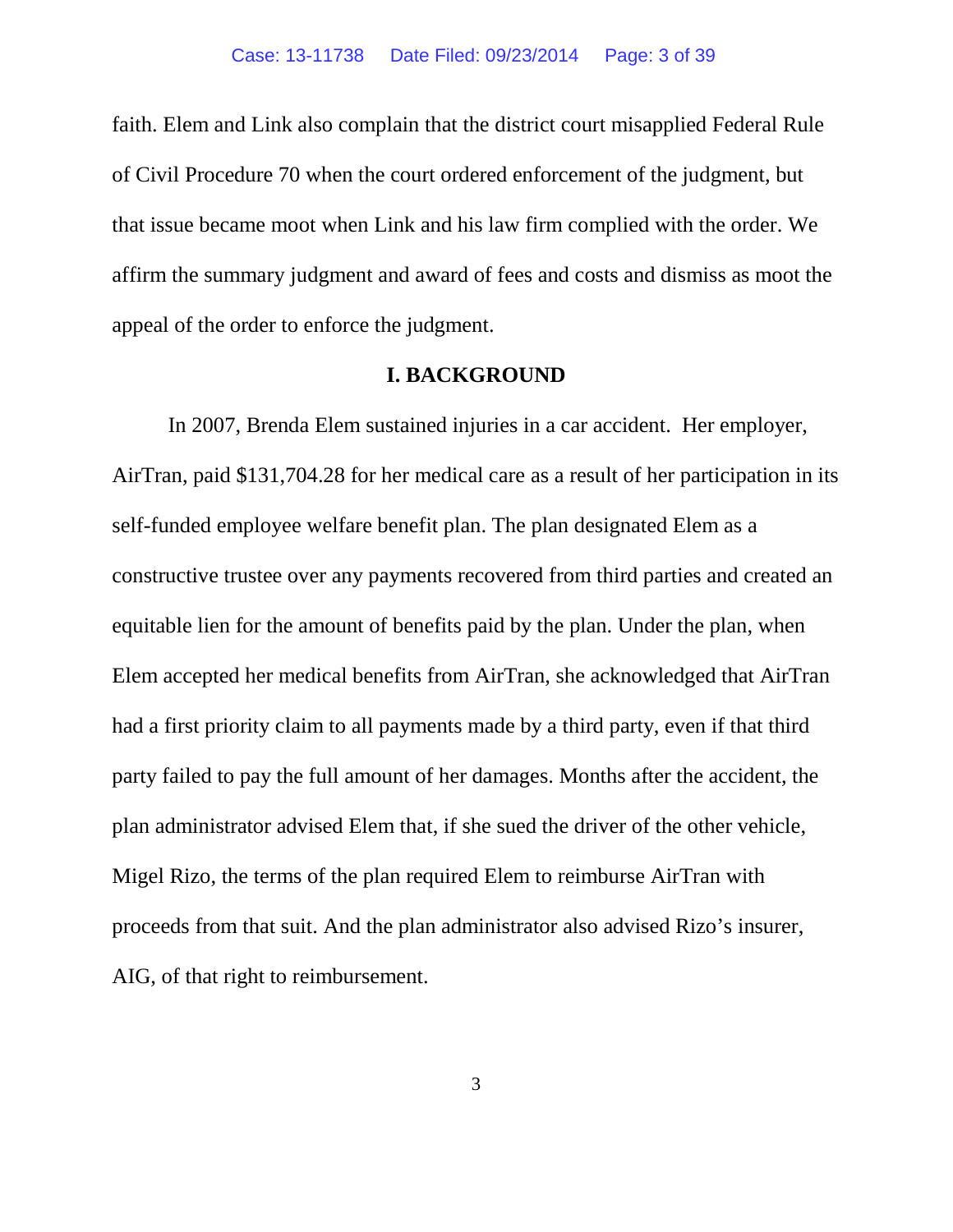In September 2007, when Elem contacted AIG to settle the claim against Rizo within his liability policy limits of \$25,000, she misrepresented that the plan would have no lien against any funds she would recover from AIG. She also stated that she intended to sue Rizo for the full amount of her damages if AIG refused to pay the \$25,000. AIG responded that Rizo's policy limit was \$25,000 and that it would be willing to issue a settlement check for that amount to Elem if her plan "waive[d] their subrogation lien" or to Elem and the plan if the plan did not waive the lien.

Elem hired Mark Link of Link & Smith, P.C., as her attorney and sued Rizo for the injuries she sustained in the accident. AIG advised Link that it had offered \$25,000 to Elem, but that AIG had notice of a lien and a duty to protect its insured. In December 2007, the plan administrator for AirTran notified Link of the lien in favor of AirTran.

Rizo and Elem later settled their lawsuit for \$500,000. During the negotiation of their settlement agreement, Link asked AIG to prepare two releases: one reflecting payment of the policy limit of \$25,000 and another for \$475,000 in settlement of Rizo's claim of bad faith. Link also requested two separate checks and demanded that the \$25,000 release not mention Rizo's release of his claim of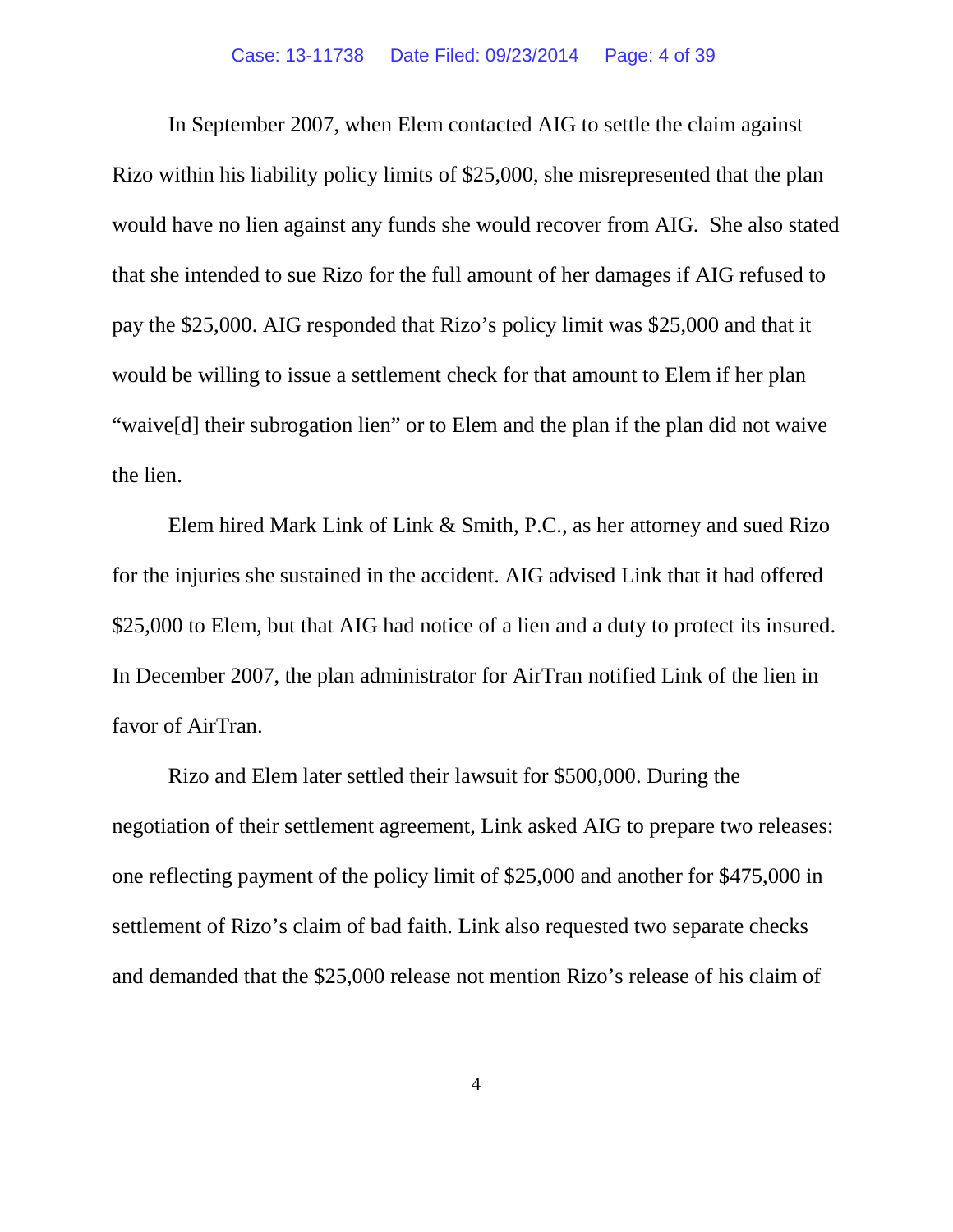bad faith. AIG responded that "it seems deceptive" to omit Rizo's release of his claim, but Link got his way.

Elem executed a release in favor of AIG for \$25,000 and another release for \$475,000 signed also by Rizo. AIG issued two separate settlement checks to Elem, Link, and Link & Smith, one for \$25,000 and another for \$475,000. Elem later received \$274,184.08; Link & Smith retained \$190,000.00 for attorney's fees and \$10,815.92 for expenses; and Link & Smith kept the remaining funds of \$4,500.00 in an escrow account.

When Link informed the plan administrator about the settlement, he stated that Elem had settled her claim against Rizo for the policy limit of \$25,000 and "has abandoned any hope of recovering" more than that amount. Although Link intended to enclose a copy of the \$25,000 check as proof of that settlement, he inadvertently enclosed a copy of the \$475,000 check. The plan administrator noticed the error and demanded reimbursement from "[a]ll [s]ettlements and [j]udgments."

When Elem refused to reimburse the plan, AirTran filed suit against Elem, Link, and Link & Smith. The parties filed cross motions for summary judgment, and the district court granted summary judgment in favor of AirTran. The court

5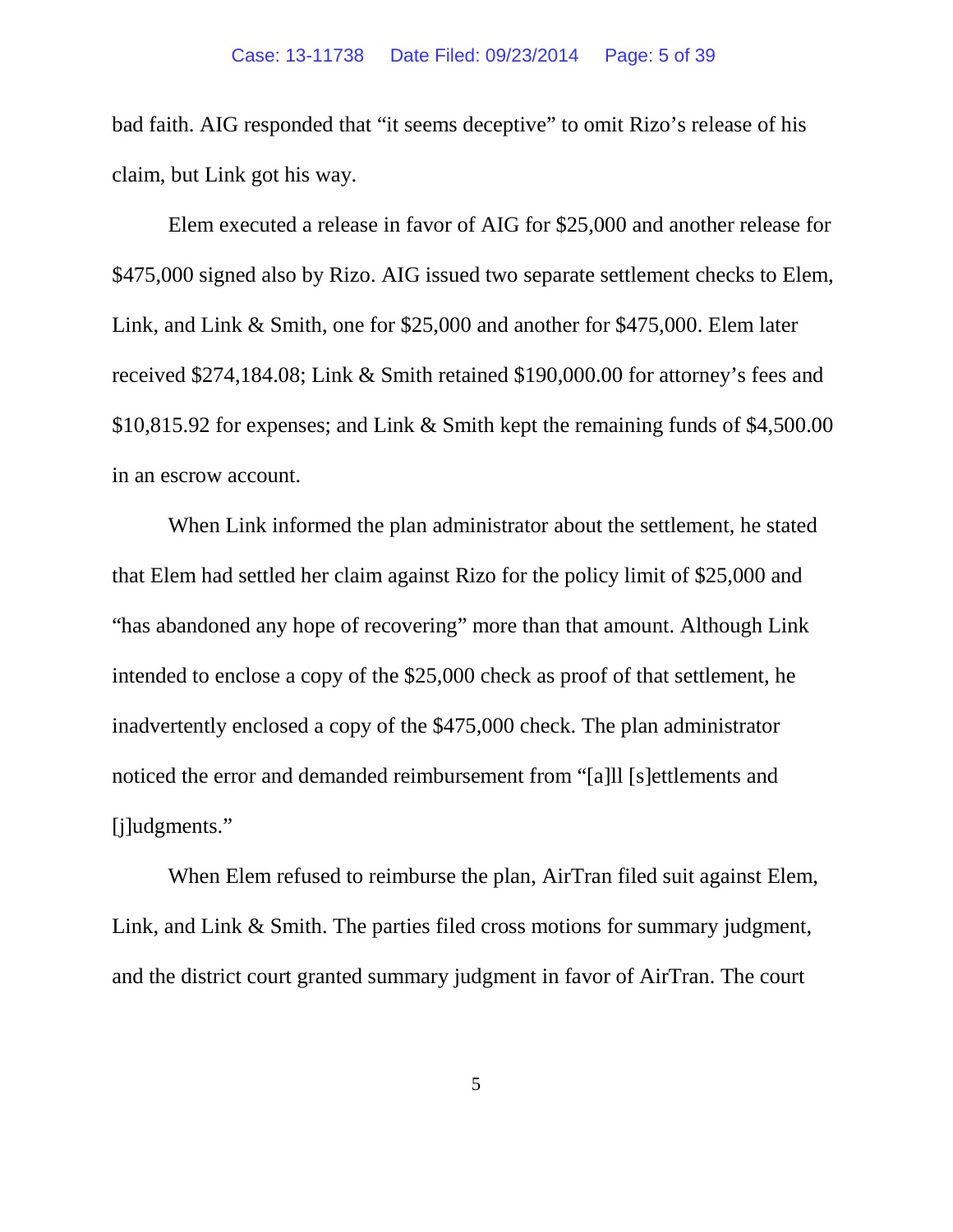then awarded AirTran attorney's fees in the amount of \$145,723.28 and costs in the amount of \$3,692.52.

When Link still refused to pay, AirTran filed a motion to enforce the judgment under Federal Rule of Civil Procedure 70. Elem and Link responded that Rule 70 was inapplicable because the judgment against them was for money damages enforceable only through a writ of execution. The district court granted the motion and ordered Elem and Link to satisfy the full amount of the judgment or post a bond. AirTran later moved to hold Elem and Link in contempt when they refused to comply with the order, but AirTran withdrew the motion when Link and Link & Smith eventually paid the full amount of the judgment and attorney's fees and costs. At oral argument, the parties stipulated that Link and his firm conditioned this payment on the disposition of the appeal of the summary judgment and the award of attorney's fees and costs.

#### **II. STANDARDS OF REVIEW**

Two standards of review govern us. First, we review *de novo* a summary judgment and draw all inferences and review all evidence in the light most favorable to the nonmoving party. *Hamilton v. Southland Christian Sch., Inc.,* 680 F.3d 1316, 1318 (11th Cir. 2012). Summary judgment should be granted only when the movant establishes that there is no genuine issue of material fact and that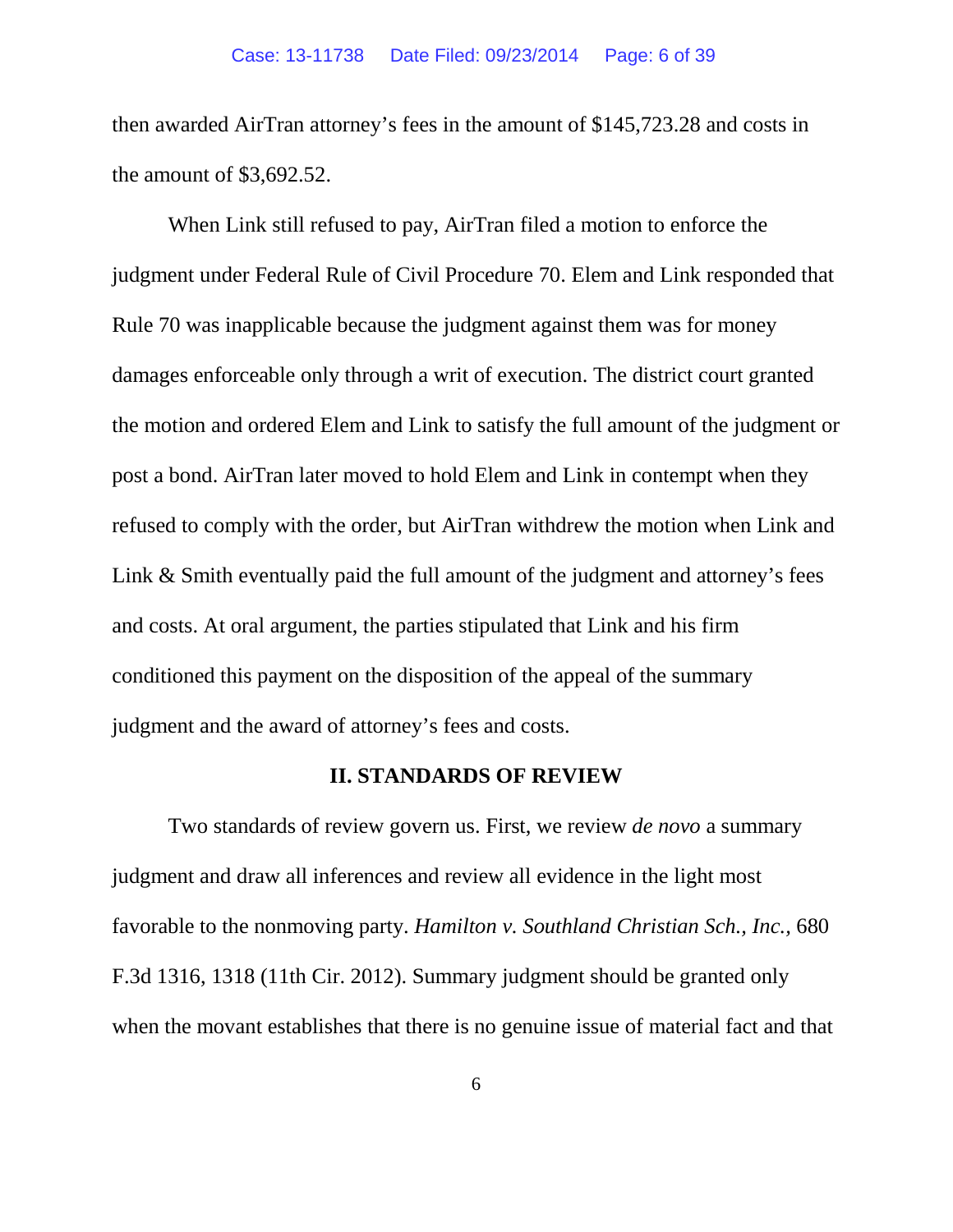the movant is entitled to judgment as a matter of law. *Id.* We also review the mootness of an appeal *de novo*. *Tanner Adver. Grp., L.L.C. v. Fayette Cnty., Ga.*, 451 F.3d 777, 784 (11th Cir. 2006). Second, we review for abuse of discretion an award of attorney's fees and costs. *Byars v. Coca-Cola Co.*, 517 F.3d 1256, 1263 (11th Cir. 2008).

#### **III. DISCUSSION**

Elem and Link contest the summary judgment in favor of AirTran, the award of fees and costs, and the issuance of the Rule 70 order to enforce the judgment, but their arguments fail. We discuss each order of the district court in turn.

*A. The District Court Correctly Granted Summary Judgment in Favor of AirTran.*

We divide this section in two parts. We first discuss Elem and Link's challenge to the summary judgment in favor of AirTran on the ground that AirTran failed to seek equitable relief. We second discuss Elem and Link's attempts to avoid liability based on four technicalities, none of which justify the breach of their fiduciary duty.

1. AirTran seeks appropriate equitable redress.

The Act permits AirTran to file a civil action "to obtain . . . appropriate equitable relief . . . to redress" the misdeeds of Elem, Link, and Link & Smith. 29 U.S.C. § 1132(a)(3) (B). "[A]ppropriate equitable relief" includes only "those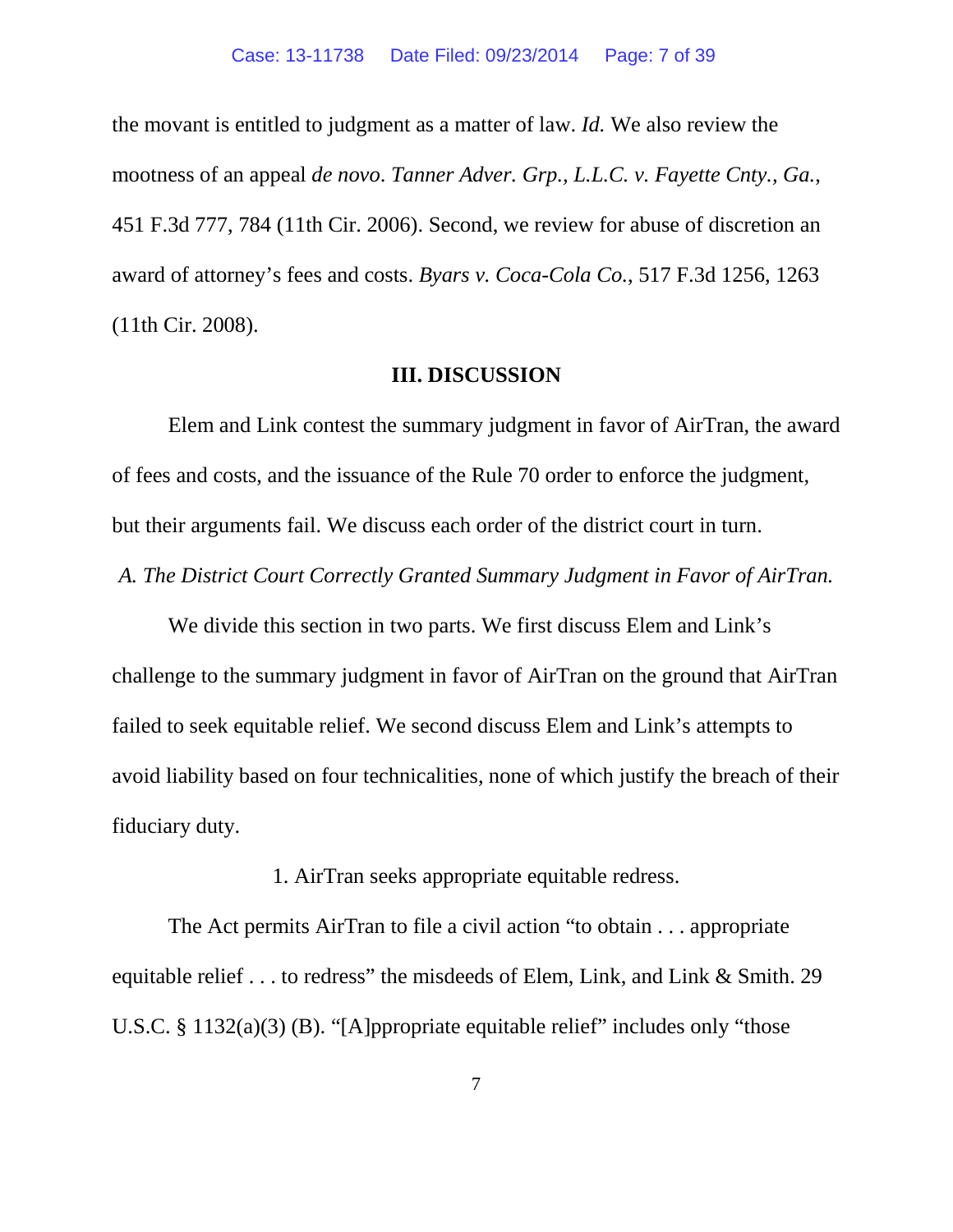categories of relief that were *typically* available in equity," *Great-West Life & Annuity Ins. Co. v. Knudson*, 534 U.S. 204, 210, 122 S. Ct. 708, 712 (2002). Elem and Link argue that AirTran cannot recover Elem's medical costs because AirTran seeks money damages, a legal remedy, but AirTran contends that the plan created an equitable lien by agreement over the settlement funds. AirTran argues that it seeks to recover "specifically identifiable funds" in "the possession and control" of Elem and Link, that the plan created an equitable lien by agreement, and that its claim, therefore, falls within "appropriate equitable relief" allowed under the Act. *Sereboff*, 547 U.S. at 362–63, 126 S. Ct. at 1874 (internal quotation marks omitted).

This case sounds in equity. When AirTran filed suit against Elem and Link, it did so to enforce the equitable lien by agreement created by the plan. In "the days of the divided bench," this suit would have been equitable in nature. *See id.* at 363–65, 126 S. Ct. at 1874–76. Like the plan in *Sereboff*, the unambiguous terms of the AirTran plan created an equitable lien against any settlement funds that Elem received as a result of her accident. As soon as AIG gave Elem the settlement funds, AirTran "could follow it into the hands of [Elem and Link]." *Barnes v. Alexander*, 232 U.S. 117, 123, 34 S. Ct. 276, 278 (1914).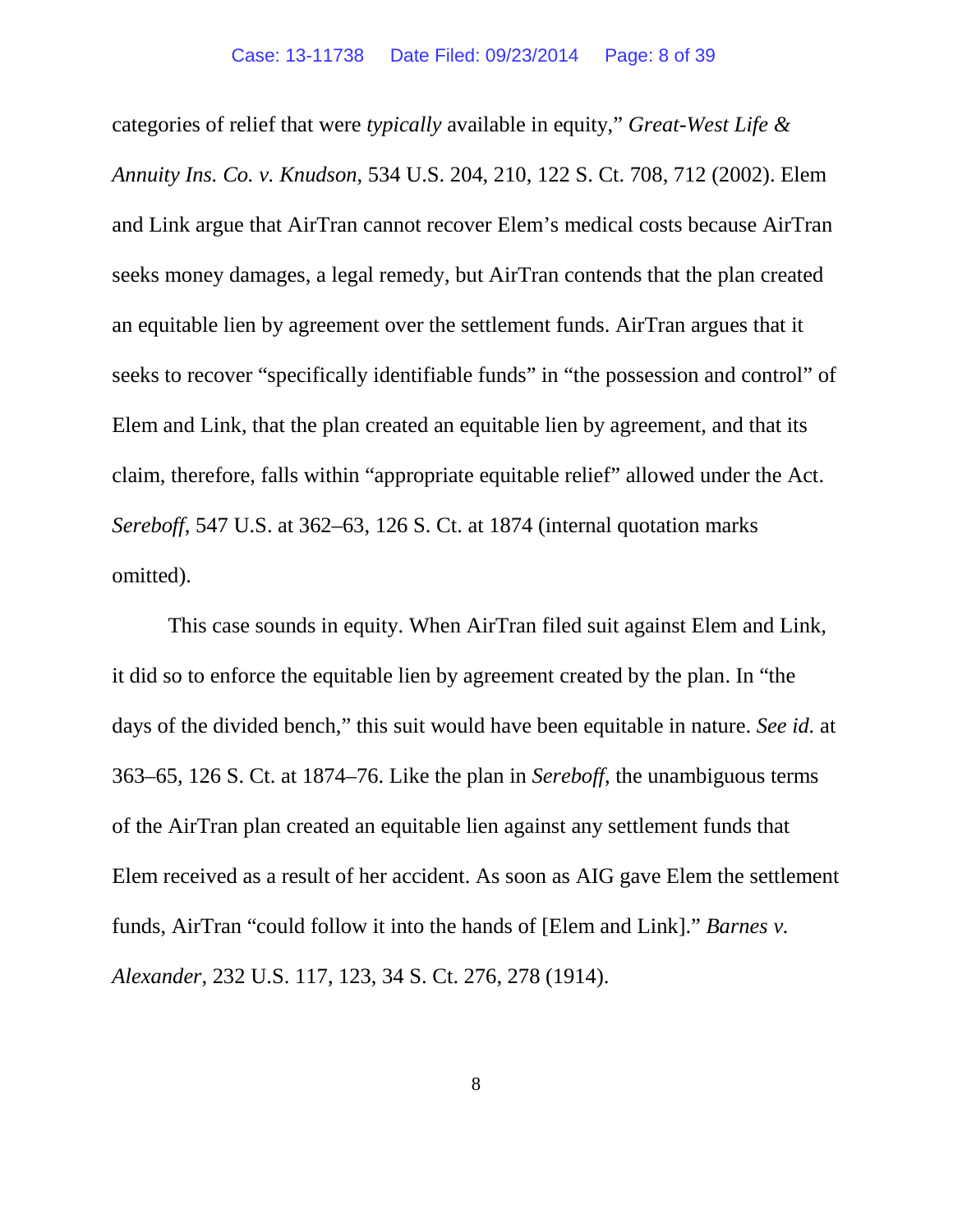We must also ensure that the nature of the remedy AirTran seeks is equitable. *Compare Sereboff*, 547 U.S. at 361–63, 126 S. Ct. at 1873–74, *with Knudson*, 534 U.S. at 212–14, 122 S. Ct. at 714–15. Elem and Link are correct that the remedy of money damages is quintessentially a remedy at law. For that reason, a plan may not file suit against a beneficiary for reimbursement and seek recovery from "assets generally" of that beneficiary, because that suit would seek legal, not equitable, restitution. *Sereboff*, 547 U.S. at 363, 126 S. Ct. at 1874 (distinguishing *Knudson*). But when a plan seeks "specifically identifiable funds" in "the possession and control" of a beneficiary, such restitution of the funds is equitable in nature. *Id.* at 362–63, 126 S. Ct. at 1874 (internal quotation marks omitted).

AirTran seeks an equitable remedy. AirTran filed suit to enforce its equitable lien over "specifically identifiable funds" that Elem had in her "possession." *See Sereboff*, 547 U.S. at 362–63, 126 S. Ct. at 1874 (internal quotation marks omitted). According to the plain terms of the plan, the settlement that AIG paid to Elem constitutes the specifically identifiable funds over which AirTran had a lien. Elem and Link attempt to liken those settlement funds to the funds in *Knudson*, but, unlike the beneficiary in *Knudson*, Elem possessed the funds. *Id.* (distinguishing *Knudson* on the ground that the beneficiary never possessed the settlement fund); *see also Thurber v. Aetna Life Ins. Co.*, 712 F.3d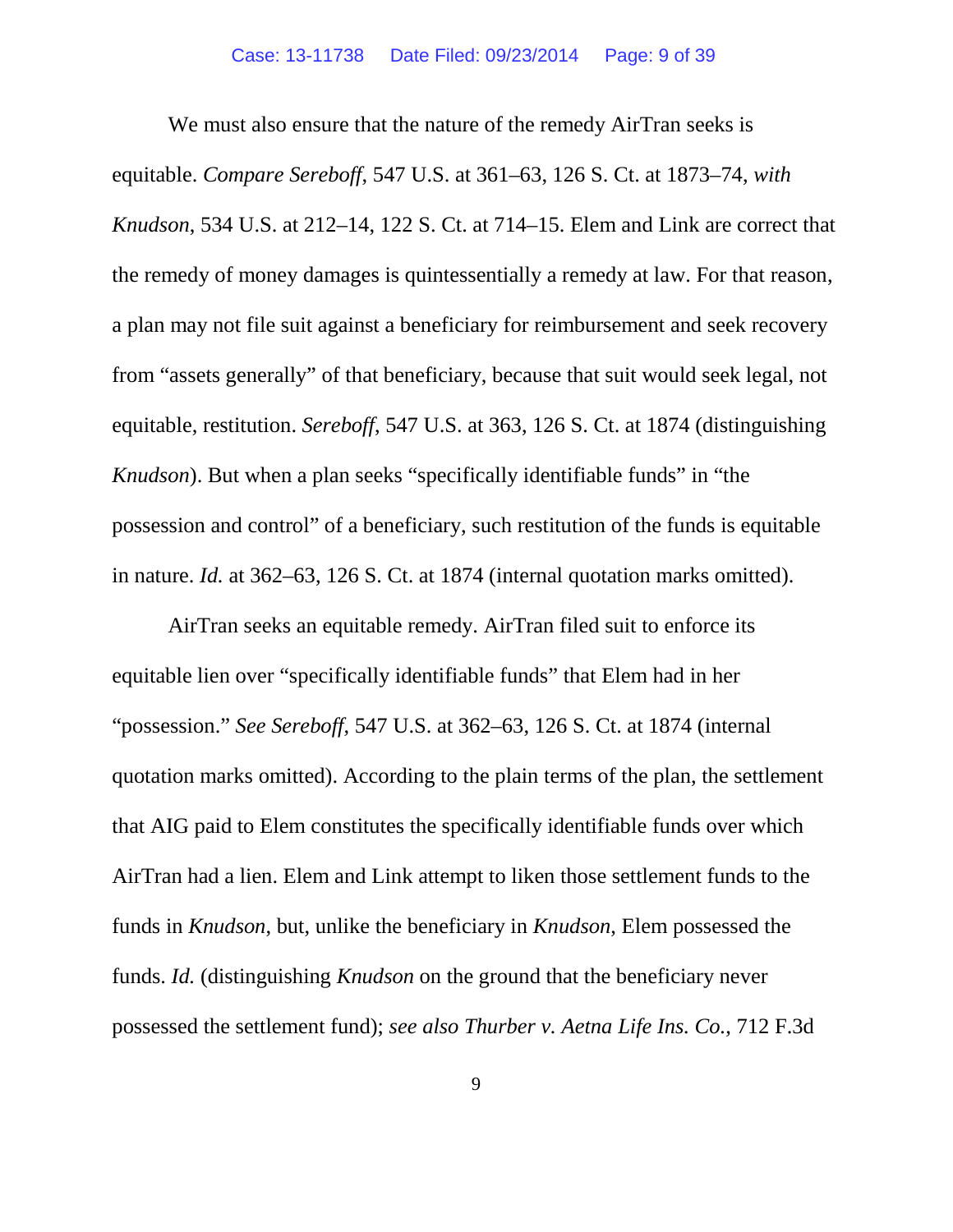654, 664 (2d Cir. 2013) ("[A]ll that matters is that the beneficiary did, at some point, have possession and control of the specific portion of the particular fund sought by the insurer."). Once she possessed those funds, the equitable lien by agreement attached to them, making them "specifically identifiable." *Sereboff*, 547 U.S. at 362–63, 126 S. Ct. at 1874.

We disagree with our dissenting colleague, who adopts the position of the Ninth Circuit and concludes that AirTran cannot collect what it is owed because it has not traced the settlement funds after Elem divided them with her attorney. (Dissenting Op. at 30–33). *See Bilyeu v. Morgan Stanley Long Term Disability Plan*, 683 F.3d 1083, 1095 (9th Cir. 2012) ("Nothing in *Sereboff* suggests that a fiduciary can enforce an equitable lien against a beneficiary's *general assets* when specifically identified funds are no longer in a beneficiary's possession."). It matters not whether the settlement funds have since been disbursed or commingled with other funds. In *Sereboff*, the Supreme Court made clear that AirTran need not trace the settlement fund back to AirTran to enforce its equitable lien by agreement. *Id.* at 364–65, 126 S. Ct. at 1875–76. As soon as the settlement fund was identified, the plan imposed an equitable lien over that fund even though it was in the hands of the beneficiaries. *Id.* at 363–64, 126 S. Ct. at 1875. And in the wake of *Sereboff*, our sister circuits have concluded that "[p]roperty to which the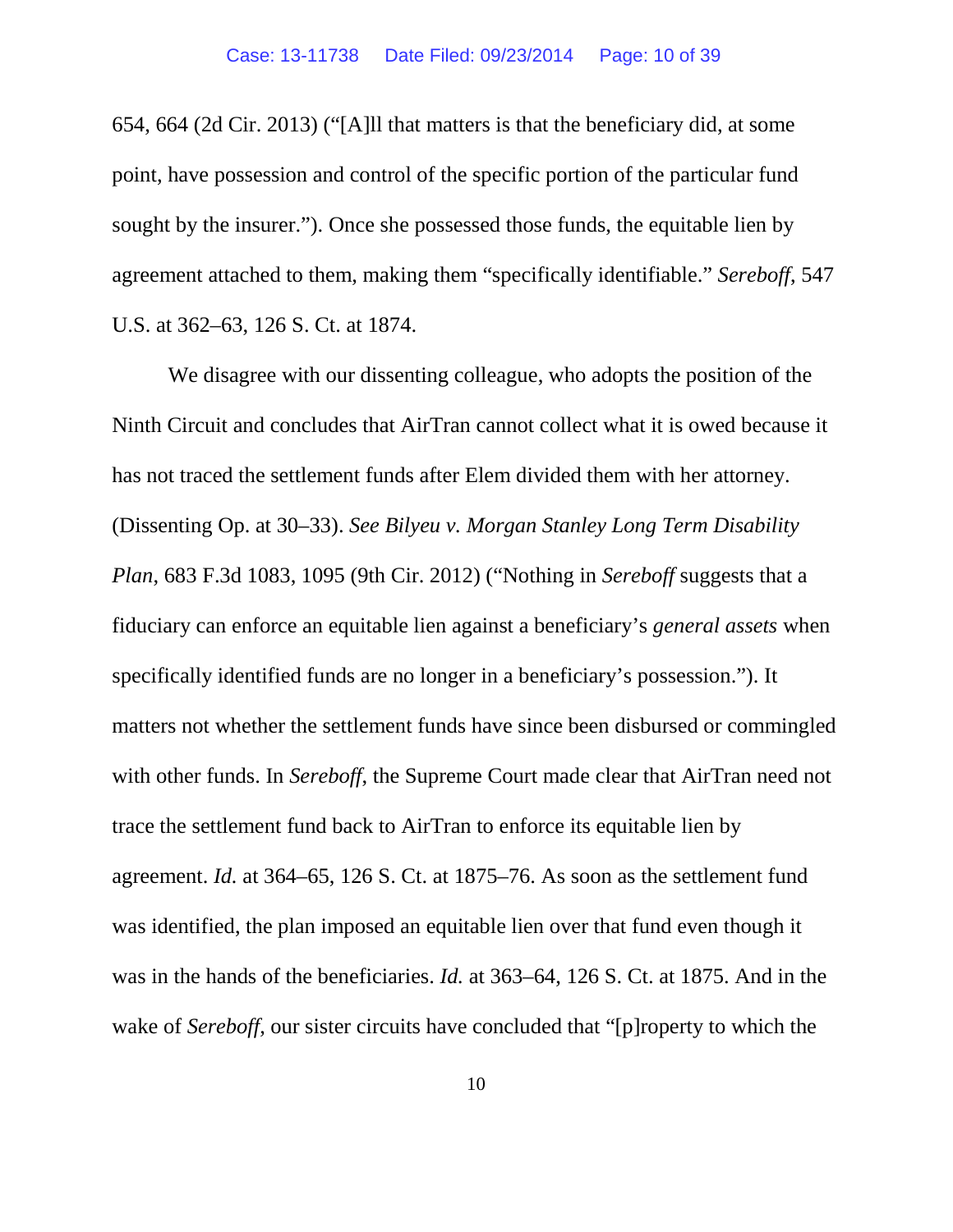lien attached may be converted into other property without affecting the efficacy of the lien." *Funk v. CIGNA Grp. Ins.*, 648 F.3d 182, 194 (3d Cir. 2011); *see Cent. States, Se. & Sw. Areas Health & Welfare Fund v. Lewis*, 745 F.3d 283, 285 (7th Cir. 2014) ("The defendants argued . . . that because the settlement funds have been dissipated, this really is a suit for damages . . . . But the defendants are wrong."); *Thurber*, 712 F.3d at 663–64 ("[T]he beneficiary's literal segregation of funds is irrelevant when the terms of the . . . plan put the beneficiary on notice that she would be required to reimburse the insurer for an amount equal to what she might get from third-party sources." (alterations and internal quotation marks omitted)); *Cusson v. Liberty Life Assurance Co. of Boston*, 592 F.3d 215, 231 (1st Cir. 2010); *Longaberger Co. v. Kolt*, 586 F.3d 459, 466–67 (6th Cir. 2009); *see also Popowski v. Parrott*, 461 F.3d 1367, 1374 n.8 (11th Cir. 2006) ("[T]he fact that the third-party recovery triggering the [p]lan's reimbursement provision was comingled, even absent tracing, would not have disqualified an equitable lien had that equitable lien been *by agreement* . . . ."). We join those circuit courts and conclude that, even though Elem willfully refused to abide by the terms of the AirTran plan, her dereliction as a constructive trustee could not destroy the lien that attached *before* Elem divided the funds with her attorney. *See Barnes*, 232 U.S. at 122, 34 S. Ct. at 278 (explaining that the lien often attaches before the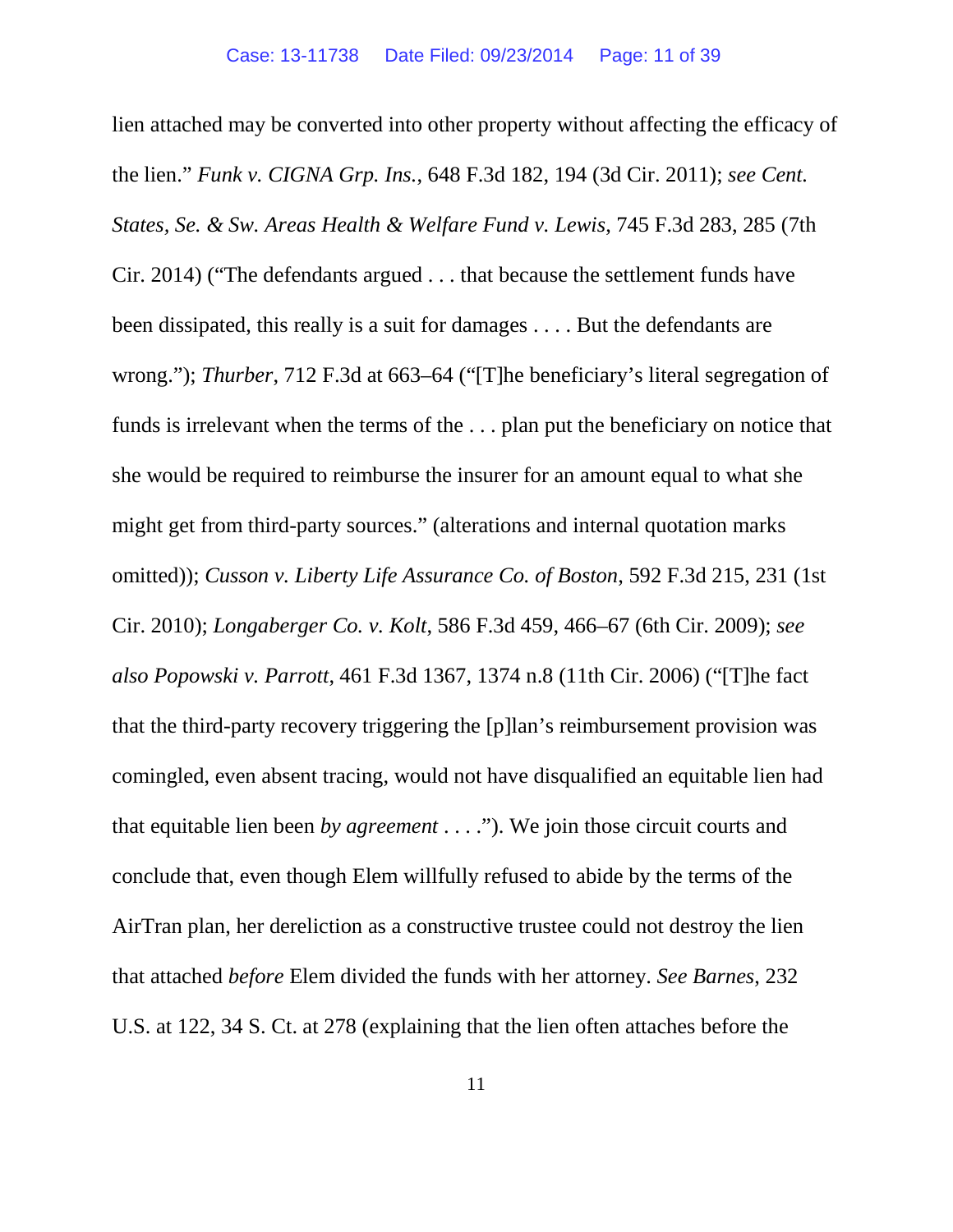specific funds exist). Elem and Link argue that AirTran may take only the remaining \$4,500 of settlement funds left in the escrow account, but they misunderstand that the plan imposed a lien for the entire \$131,704.28 of medical benefits paid, which attached when Elem obtained the settlement funds. Contrary to Elem and Link's argument, these "specifically identifiable funds" did not disappear when they divided the money.

By the terms of the plan, AirTran paid for Elem's medical care and, as a result, could enforce it the moment Elem possessed the settlement checks from AIG. Even though Elem and Link distributed the funds, the *res* remained the same: the amount of the medical benefits paid to Elem. *See Barnes*, 232 U.S. at 122, 34 S. Ct. at 278. Elem and Link cannot defeat the first priority lien of AirTran, and Elem cannot abandon her duties as trustee under the constructive trust by commingling the *res* with other funds. *See Gutta v. Standard Select Trust Ins. Plans*, 530 F.3d 614, 621 (7th Cir. 2008) ("[The insurer] may bring its counterclaim [for reimbursement] even if the benefits it paid Gutta are not specifically traceable to Gutta's current assets because of commingling or dissipation."). Their dishonesty and manipulation of the settlement funds cannot destroy the lien of AirTran over the "specifically identifiable" monies.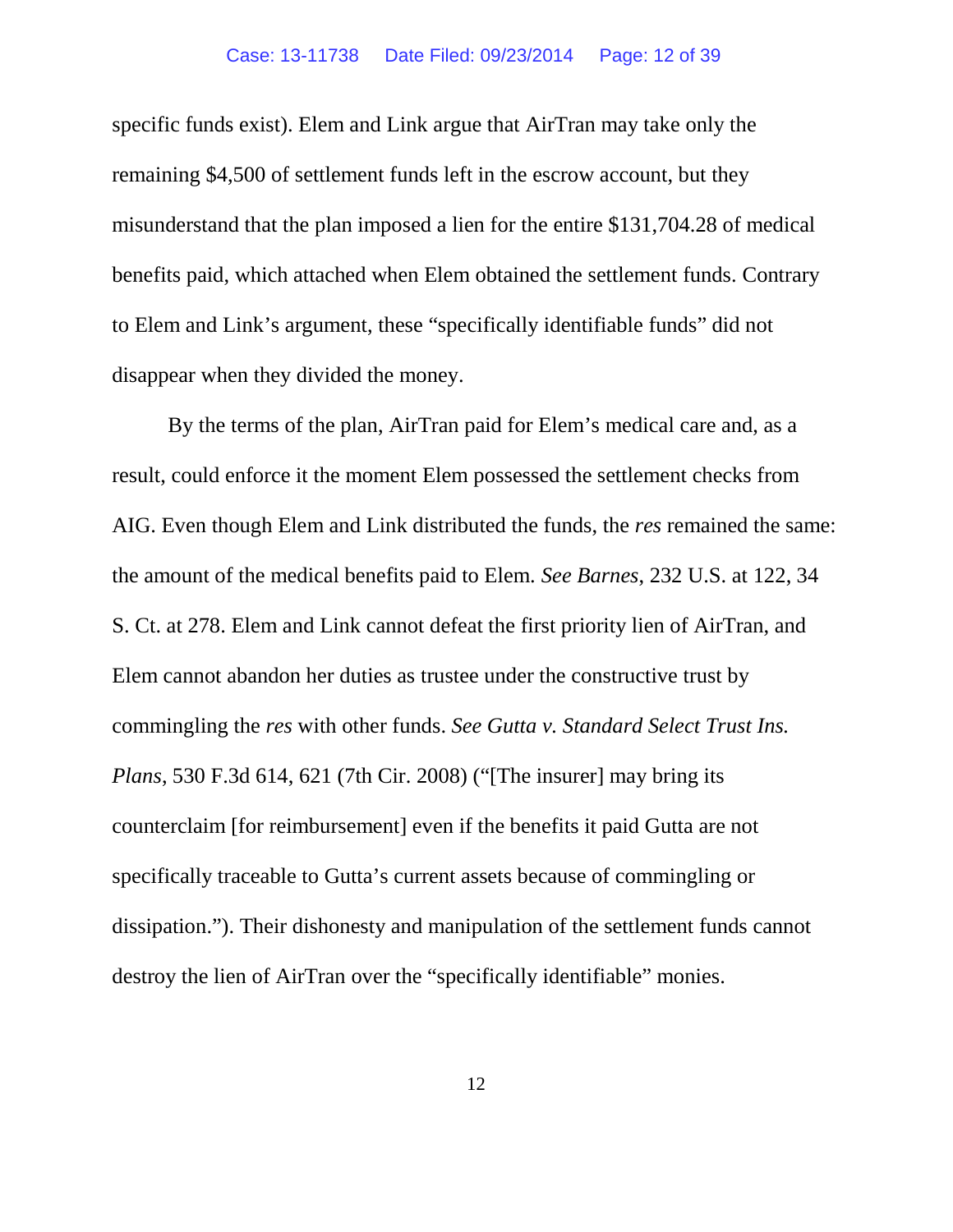2. Elem and Link's remaining arguments about the summary judgment are meritless.

Elem and Link raise four additional arguments, none of which we find persuasive. First, Link and Link & Smith argue that AirTran cannot recover from them as third-party attorneys. Second, Elem and Link argue that, when AIG funded the \$475,000 portion of the settlement, AIG no longer qualified as a "responsible party" under the plan. Third, they argue that AirTran cannot force Elem to reimburse it because AirTran never disclosed to her the plan terms. Fourth, Elem seeks to avoid liability by arguing that, because the plan administrator provided healthcare services, AirTran cannot sue to enforce its right to reimbursement. We address each of these arguments in turn.

Link and Link & Smith argue that they are not proper defendants because AirTran cannot seek reimbursement from a third-party attorney, but that argument fails. A plan may recover from a nonfiduciary party in interest, even if that party has not violated a duty expressly imposed by the Act. *Harris Trust & Sav. Bank v. Saloman Smith Barney, Inc.*, 530 U.S. 238, 245, 120 S. Ct. 2180, 2186–87 (2000). Because Elem breached her fiduciary duty as trustee and transferred the trust property to Link and Link & Smith, the attorneys took the property subject to the trust, unless they purchased the property for value and without notice of the fiduciary's breach of duty. *Id.* at 250, 120 S. Ct. at 2189. Even if Link and Link &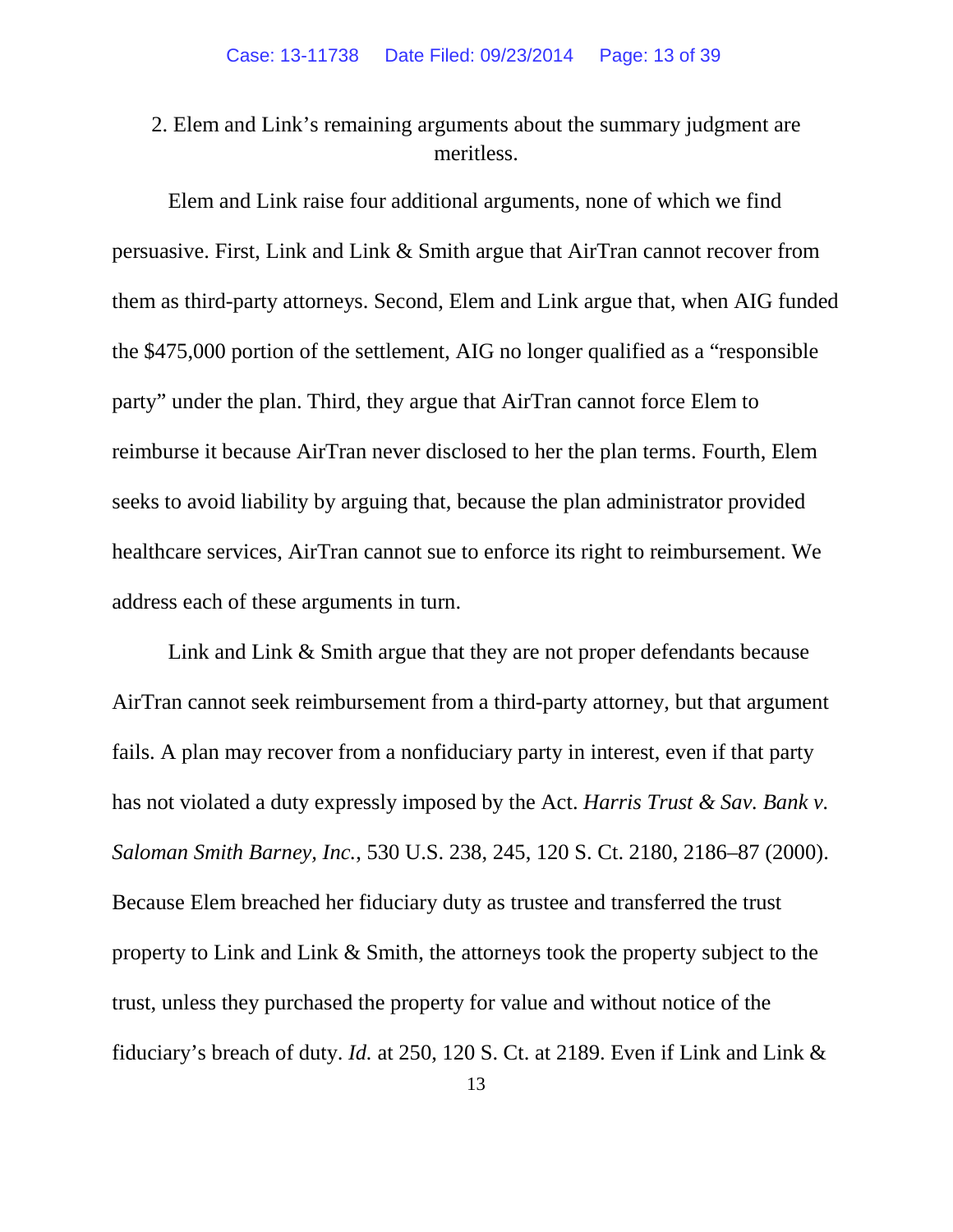Smith were not the original wrongdoers, they are not insulated from liability for restitution. *Id.* at 251, 120 S. Ct. at 2189; *see also Bombardier Aerospace Employee Welfare Benefits Plan v. Ferrer, Poirot & Wansbrough*, 354 F.3d 348, 357–58 (5th Cir. 2003), *abrogated on other grounds*, *ACS Recovery Serv., Inc. v. Griffin*, 723 F.3d 518 (5th Cir. 2013) (en banc). And Link and Link & Smith are hardly innocent parties. Link and his firm tried to hide the full amount of the settlement agreement from AirTran. Link represented that the \$25,000 would take care of any liens on the settlement asserted by AirTran, but paid himself and his firm \$200,815.92. Even if they had not known of the first priority lien of AirTran, they could not defeat the lien, but the record makes clear that the plan administrator had repeatedly notified Link and Link & Smith that AirTran had an equitable lien and intended to enforce it.

Link and his firm knew that they took fees and costs subject to the lien held by AirTran, and they cannot now avoid liability by asserting that they did not agree to the terms of the plan. The lien arose before they entered into a contingency fee arrangement with Elem, and Elem agreed to the terms of the plan long ago. She agreed that "[t]he Plan is not required to participate in or pay court costs or attorney fees to any attorney hired by [Elem] to pursue [Elem]'s damage claim." These obligations, which "precluded [Elem] from contracting away to the law firm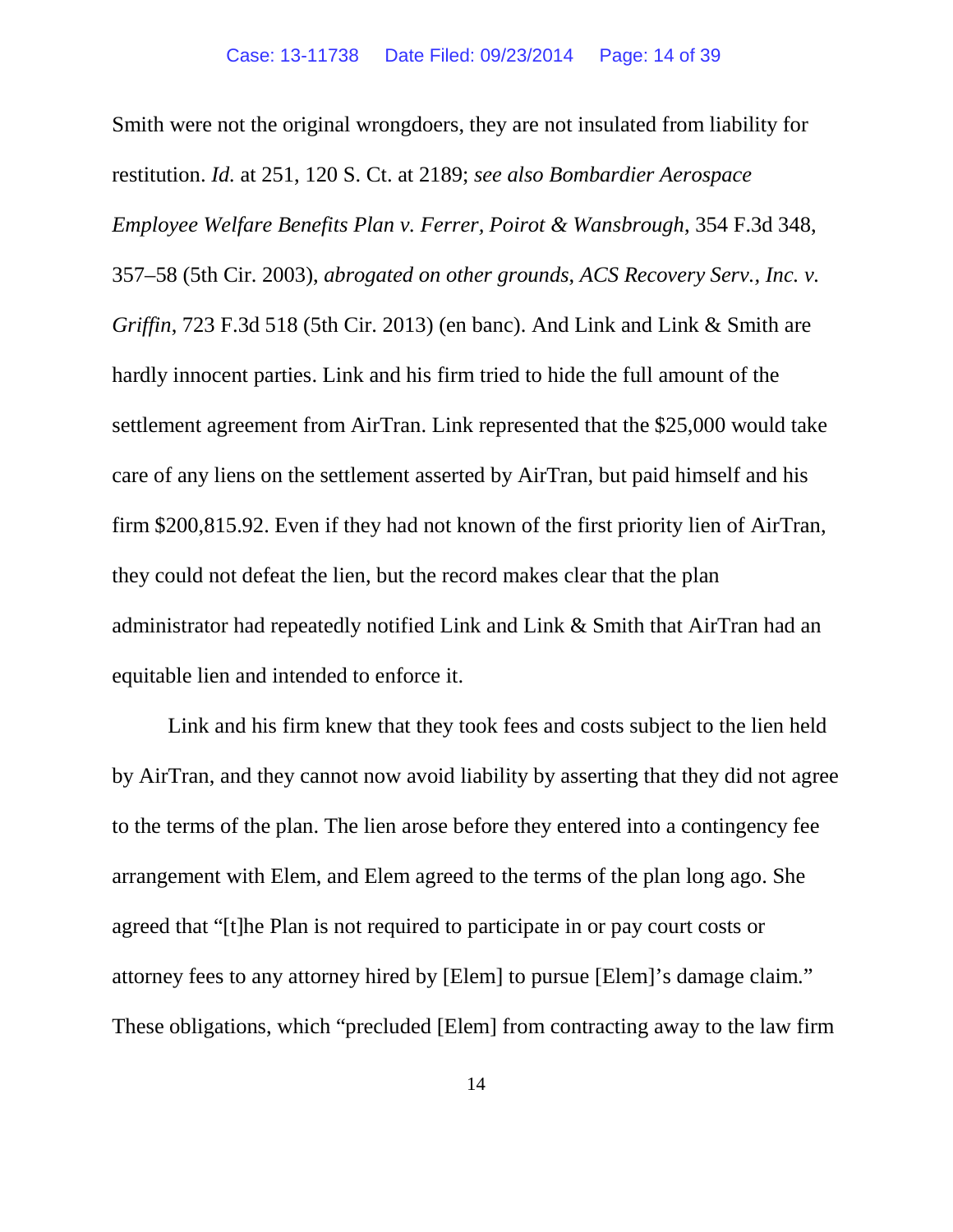that which [she] did not own [herself], namely, the right to all or any portion of the [sum] that rightfully belonged to the Plan," predated her attorney-client relationship with Link and his firm. *Bombardier*, 354 F.3d at 357. That Link and his firm disregarded the first priority lien of AirTran and commingled the settlement funds does not defeat the claim for equitable relief by AirTran because, "under *Sereboff,* [AirTran] was free to follow a portion of the settlement funds into [Link and Link & Smith's] hands." *Longaberger Co.*, 586 F.3d at 469.

Elem and Link argue too that Elem could not have wrongfully transferred the settlement funds because Elem never had "possession" of those funds. They explain that AIG transferred the funds to Link and his firm. They argue that, because Elem never possessed the funds, her duty to reimburse AirTran was never triggered.

Nonsense. Even if AIG wrote and delivered the checks to Link and his firm, Elem "had at least constructive possession and control of the fund[s] to facilitate the settlement." *Griffin*, 723 F.3d at 529 ("Griffin's attempt to divorce himself from the origin of the fund and its disposition is no more persuasive than if he had directed the money to a close relative. . . . [H]e could not give away that which he did not possess."). And here, Elem likely had "actual possession" because her attorney, as her agent, received and deposited the checks.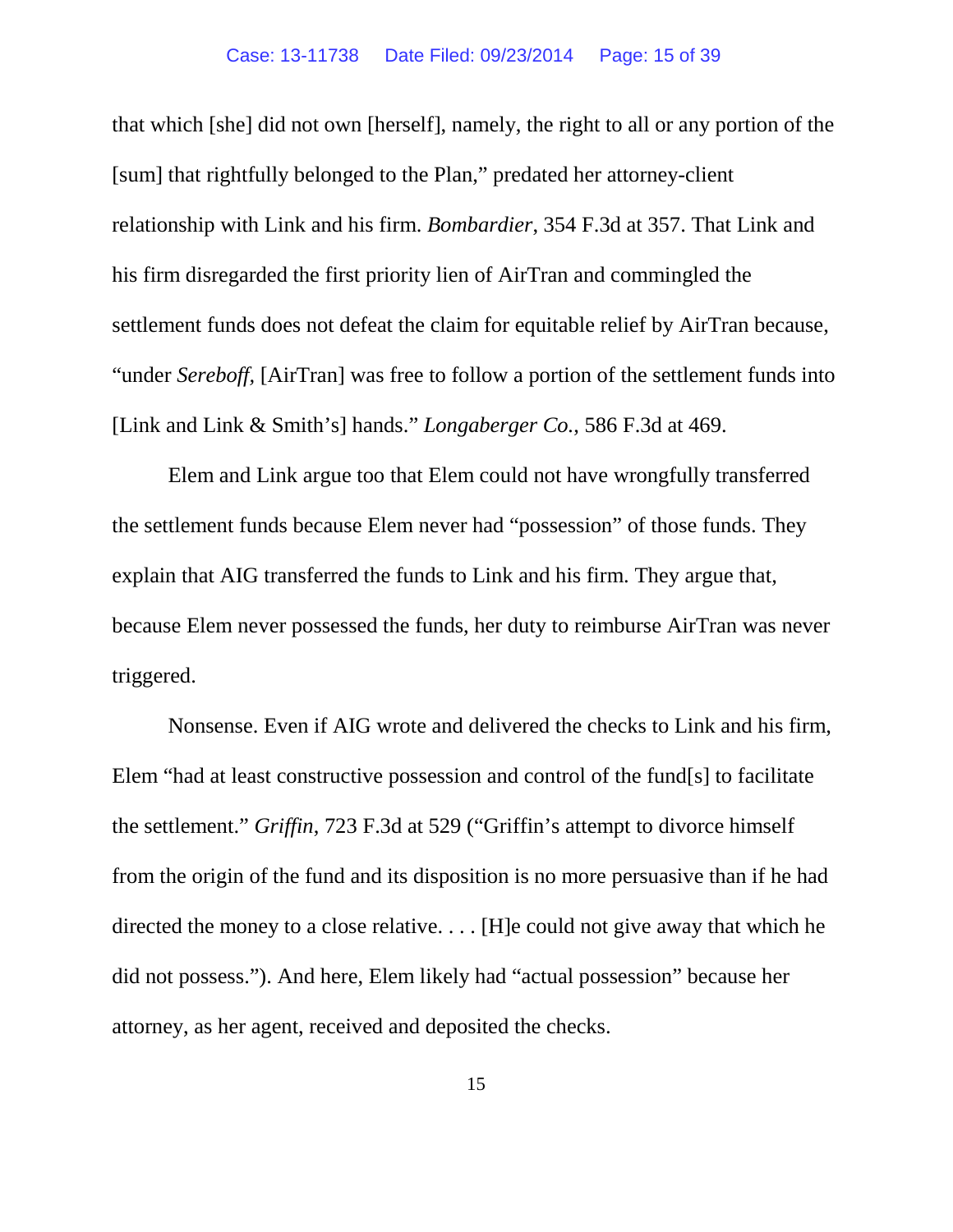Elem and Link also argue that AirTran cannot seek reimbursement because AIG is not a "responsible party" under the terms of the plan. They argue that, when AIG paid the \$475,000 check, AIG no longer qualified as a "responsible party" for the purposes of reimbursement because AIG was no longer providing "liability coverage" for Rizo, but this argument contravenes the plain terms of the plan.

The terms of the plan entitle AirTran to reimbursement from "any payment" from "any Responsible Party as a result of an injury, illness, or condition." The plan defines "Responsible Party" as "any party actually, possibly, or potentially responsible for making any payment to a Covered Person due to a Covered Person's injury, illness or condition. which includes the liability insurer of such party or any insurance coverage." Because AIG settled the lawsuit for \$500,000, it meets the definition of a "responsible party." It matters not at all that Rizo's policy limits were only \$25,000 because the terms of the plan allow AirTran to recover "any payment" to Elem "due to" her injury. AirTran now may seek its "specifically identifiable" amount from the \$500,000 for medical expenses paid on behalf of Elem.

Elem and Link also attempt to evade liability by arguing that AirTran cannot force Elem to reimburse AirTran because she never saw the plan documents, but Elem accepted the benefits and is bound by the terms of the plan unless AirTran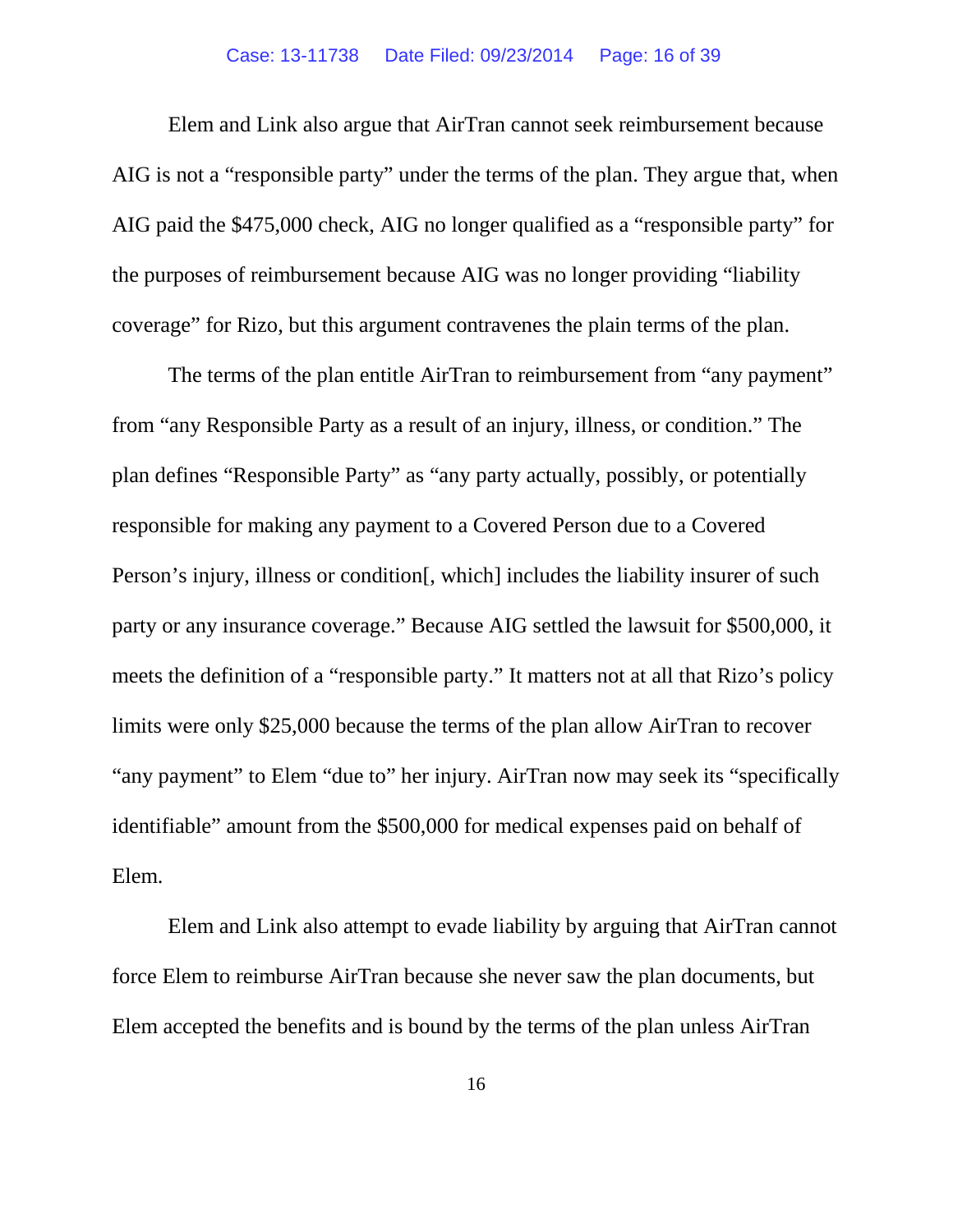prejudiced Elem by its failure to disclose them. Our Court has said that "the quantity of an employer's procedural violations," such as failure to abide by disclosure requirements, "may work a substantive harm." *Harris v. Pullman Standard, Inc.*, 809 F.2d 1495, 1499 (11th Cir. 1987). But an employee must establish that she was prejudiced by an infraction committed by the plan. *See Hein v. TechAmerica Grp., Inc.*, 17 F.3d 1278, 1280–81 (10th Cir. 1994); *see Kreutzer v. A.O. Smith Corp.*, 951 F.2d 739, 743 (7th Cir. 1991) (requiring bad faith, active concealment, or inducement to rely on a faulty plan summary by an administrator before a court will award recovery for procedural violations).

Elem has not alleged that AirTran committed a multitude of procedural violations or that she was prejudiced by any nondisclosure. Nor can she. The plan administrator repeatedly sent letters expressing its intent to pursue reimbursement. And Elem allowed AirTran to pay over \$130,000 of her medical bills. Elem knew of the lien before disbursing the funds to herself and to her attorney, and she cannot avoid liability on a technicality. *See Weinreb v. Hosp. for Joint Diseases Orthopaedic Inst.*, 404 F.3d 167, 171–72 (2d Cir. 2005) ("Where a plan administrator fails to fulfill its statutory duty . . . , but where the evidence shows that the claimant had actual knowledge of the requirement at issue, the error is necessarily harmless.").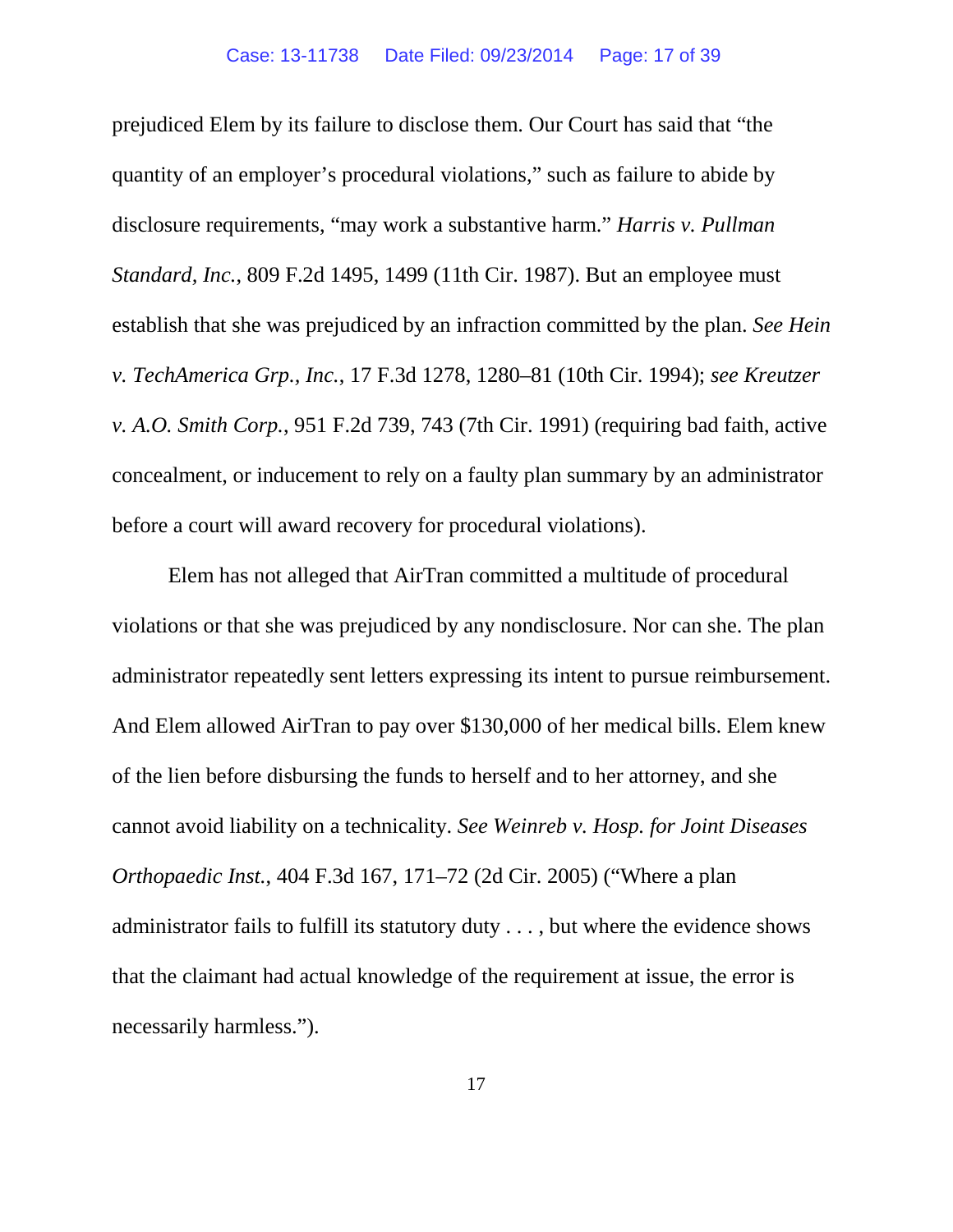Finally, Elem and Link argue that AirTran lacks standing to seek reimbursement of Elem's medical costs that the plan administrator paid, but they misunderstand the nature of the self-funded employee benefit plan offered by AirTran. Under the terms of the plan, AirTran provided various benefit options to its employees and contracted with the plan administrator to provide various services, including network access, subrogation, and patient management services. In the district court, Elem relied on language in the Benefits Enrollment Guide, which refers to healthcare services provided by the plan administrator, but the provision of those administrative services does not give the plan administrator the right to seek reimbursement from Elem. Instead, AirTran still paid for all expenses incurred by its participants, including Elem. We reject Elem and Link's argument that AirTran cannot now recover its costs because it contracted with the plan administrator.

## *B. The District Court Did Not Abuse Its Discretion by Awarding Attorney's Fees and Costs to AirTran.*

A district court, "in its discretion," may award attorney's fees to a party, 29 U.S.C. § 1132(g)(1), if that party achieved "some degree of success on the merits," *Hardt v. Reliance Standard Life Ins. Co.*, 560 U.S. 242, 255, 130 S. Ct. 2149, 2158 (2010). We require district courts to consider five factors when deciding whether to award fees to a prevailing party: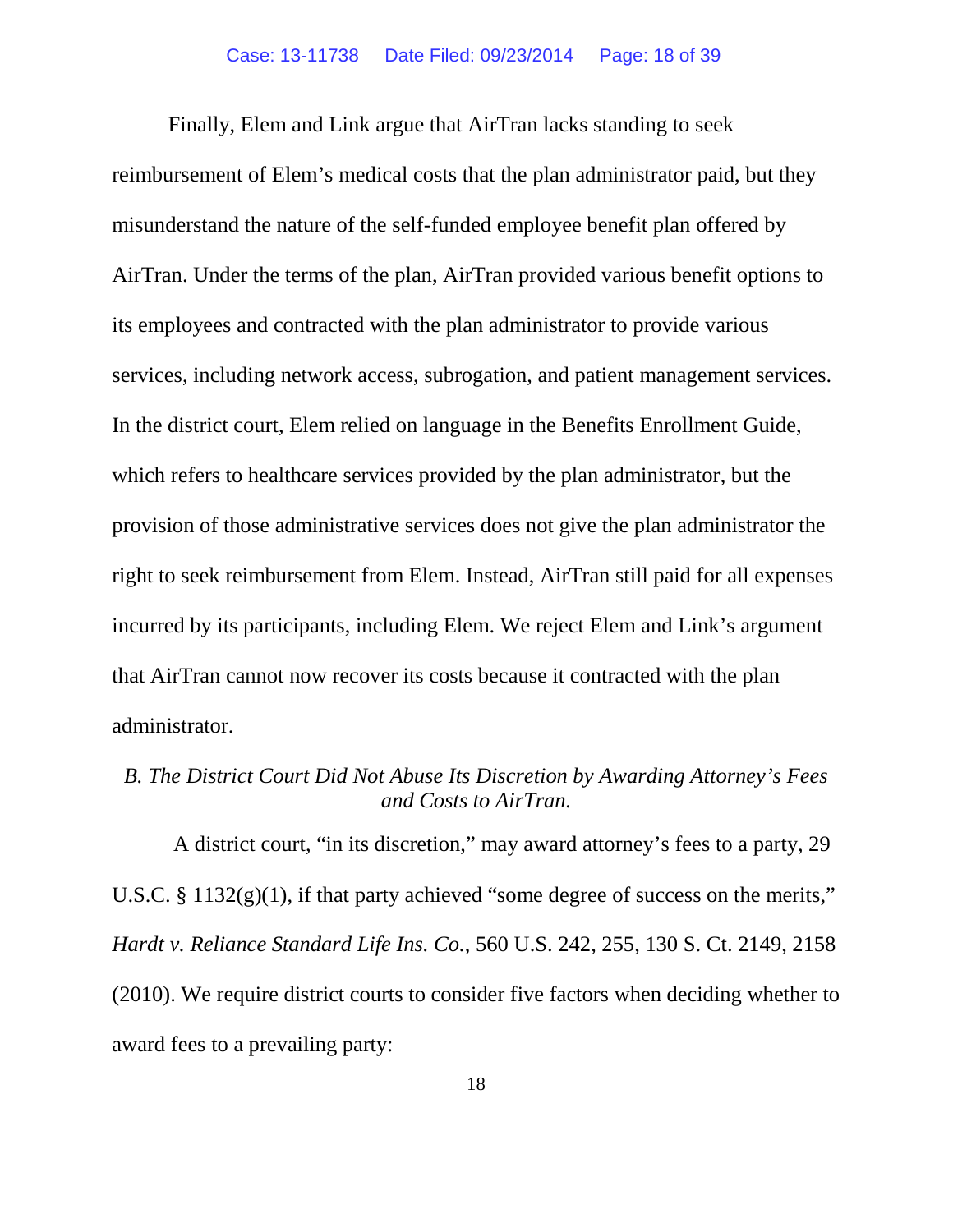(1) the degree of the opposing parties' culpability or bad faith; (2) the ability of the opposing parties to satisfy an award of attorney's fees; (3) whether an award of attorney's fees against the opposing parties would deter other persons acting under similar circumstances; (4) whether the parties requesting attorney's fees sought to benefit all participants and beneficiaries of an ERISA plan or to resolve a significant legal question regarding ERISA itself; [and] (5) the relative merits of the parties' positions.

*Freeman v. Continental Ins. Co.*, 996 F.2d 1116, 1119 (11th Cir. 1993). We have explained that "[n]o one of these factors is necessarily decisive, . . . but together they are the nuclei of concerns that a court should address." *Iron Workers Local No. 272 v. Bowen*, 624 F.2d 1255, 1266 (5th Cir. 1980).

Elem and Link argue that the district court unjustly awarded AirTran attorney's fees, but the five *Freeman* factors support the award. First, we rarely see such a textbook example of "bad faith." Link intentionally attempted to deceive the plan administrator when he sent the letter stating that \$25,000 represented the entire settlement amount. And he coerced AIG to draft two separate releases to effectuate his deception. Fortunately for AirTran, his scheme came crashing down when he sent a copy of the \$475,000 check to the plan administrator. His actions no doubt evince bad faith. Second, Link and Link & Smith have already satisfied the award, although conditionally. Third, an award of attorney's fees in this circumstance would help deter others from cheating their employee benefit plan. Fourth, the award protects plan assets, which benefit all plan participants. And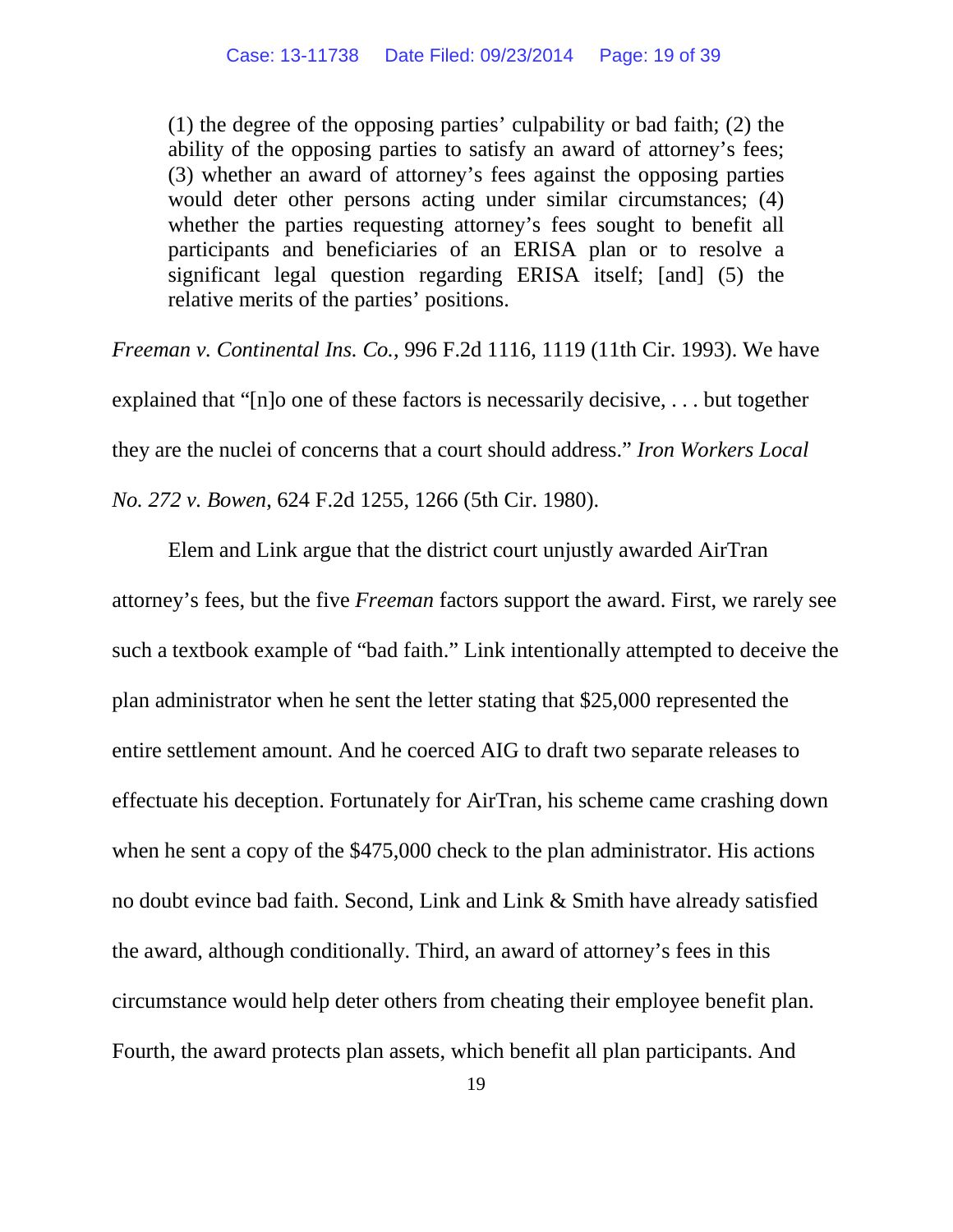fifth, the defense mounted by AirTran was highly meritorious. The district court did not abuse its discretion when it awarded attorney's fees to AirTran.

### *C. The Payment of the Award of Fees and Costs Moots Any Argument About the Entry of the Rule 70 Order by the District Court.*

Elem and Link argue that the district court misinterpreted Federal Rule of Civil Procedure 70 when it ordered them to pay the full amount of the judgment and fees and costs. Rule 70 provides, "If a judgment requires a party to convey land, to deliver a deed or other document, or to perform any other specific act and the party fails to comply within the time specified, the court may order the act to be done—at the disobedient party's expense—by another person appointed by the court." Rule 70 "gives the district court a discrete and limited power to deal with parties who thwart final judgments by refusing to comply with orders to perform specific acts." *Analytical Eng'g, Inc. v. Baldwin Filters, Inc.*, 425 F.3d 443, 449 (7th Cir. 2005). Elem and Link contend that the district court erroneously converted a final money judgment at law into an injunction and that the judgment was enforceable only through a writ of execution.

This issue is no longer justiciable because the appeal of the order is now moot. Instead of posting a supersedeas bond, Link and his firm paid the full amount due to AirTran to avoid being held in contempt. Even if we agreed that the district court erred when it issued that order, we could not grant any meaningful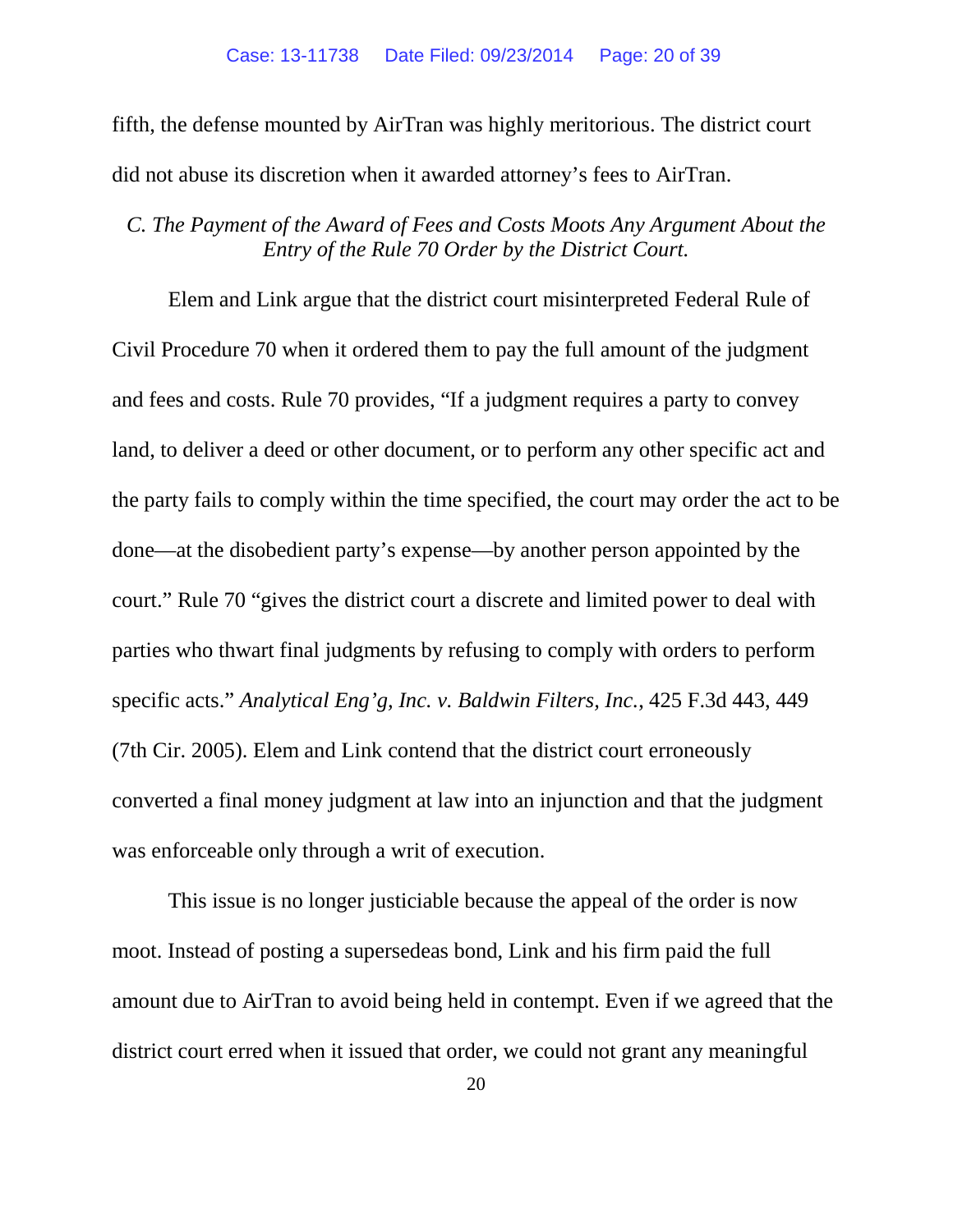relief because the defendants have already complied with it. *See Bradford Marine, Inc. v. M/V Sea Falcon*, 64 F.3d 585, 587 n.1 (11th Cir. 1995); *Fidelcor Mortg. Corp. v. Ins. Co. of N. Am.*, 820 F.2d 367, 370 (11th Cir. 1987) ("When it executed the satisfaction of the judgment, it included no reservation allowing it to proceed with an appeal on some issues; it satisfied the judgment in toto. Therefore, there is nothing left from which it may appeal."). No case or controversy about the merits of the Rule 70 order remains after the payment. *See RES-GA Cobblestone, LLC v. Blake Constr. & Dev., LLC*, 718 F.3d 1308, 1314 (11th Cir. 2013) ("Where no legally cognizable interest is at stake between the parties, a case becomes moot. . . . This is so no matter how vehemently the parties continue to dispute the issues that animated the litigation." (internal quotation marks and citation omitted)).

We are befuddled by our dissenting colleague's contrary conclusion. (Dissenting Op. at 36–39). At oral argument, when we asked counsel for Elem, Link, and Link & Smith what injury they now suffered as a result of the Rule 70 order even though they had paid the judgment, he answered, "Any injury now, perhaps not." We reiterate that because Link and Link & Smith have complied with the Rule 70 order by paying the judgment, we cannot afford them any meaningful relief even if that order was in error.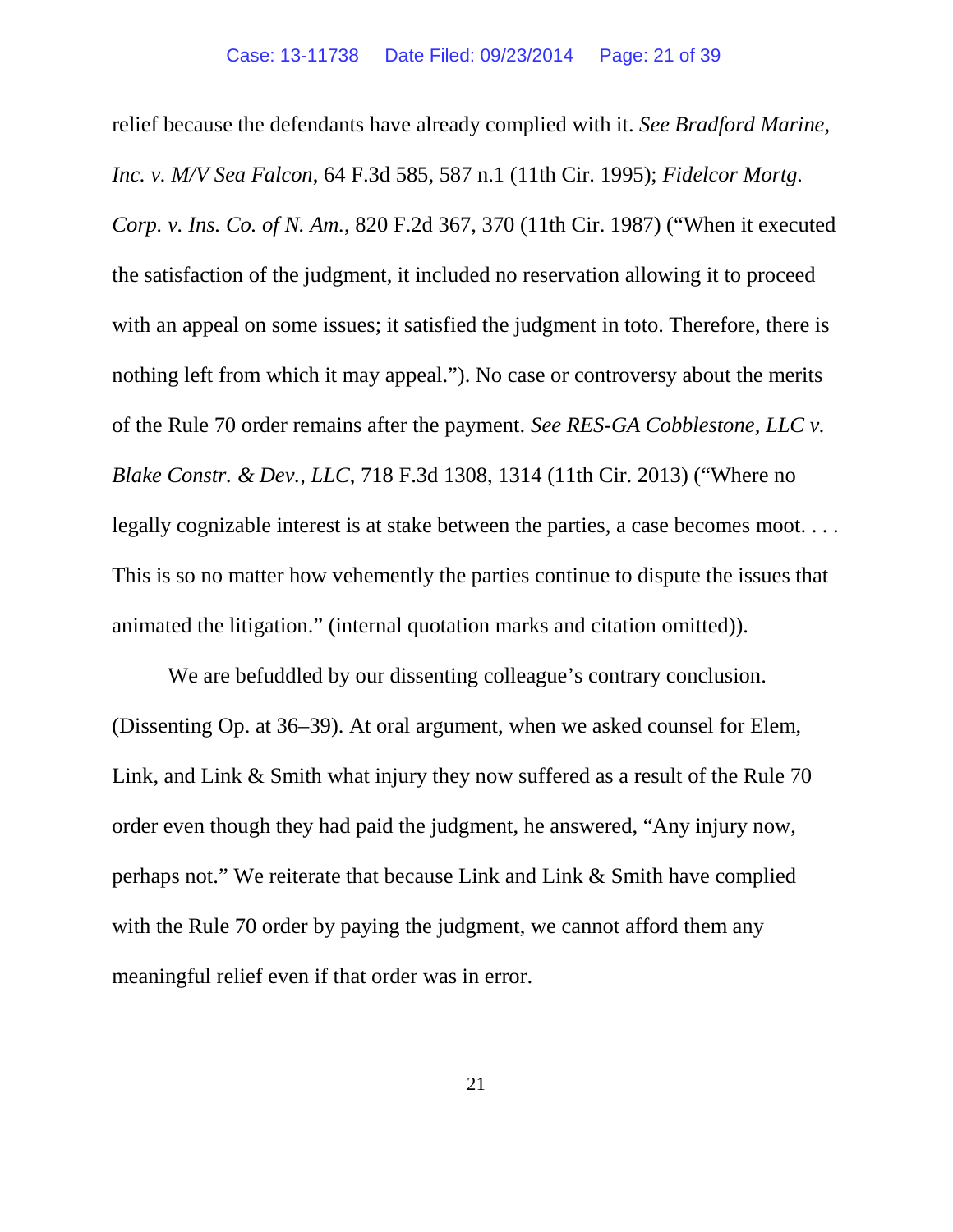# **IV. CONCLUSION**

We **AFFIRM** the summary judgment and award of attorney's fees and costs

in favor of AirTran and **DISMISS** as moot the appeal of the order under Rule 70.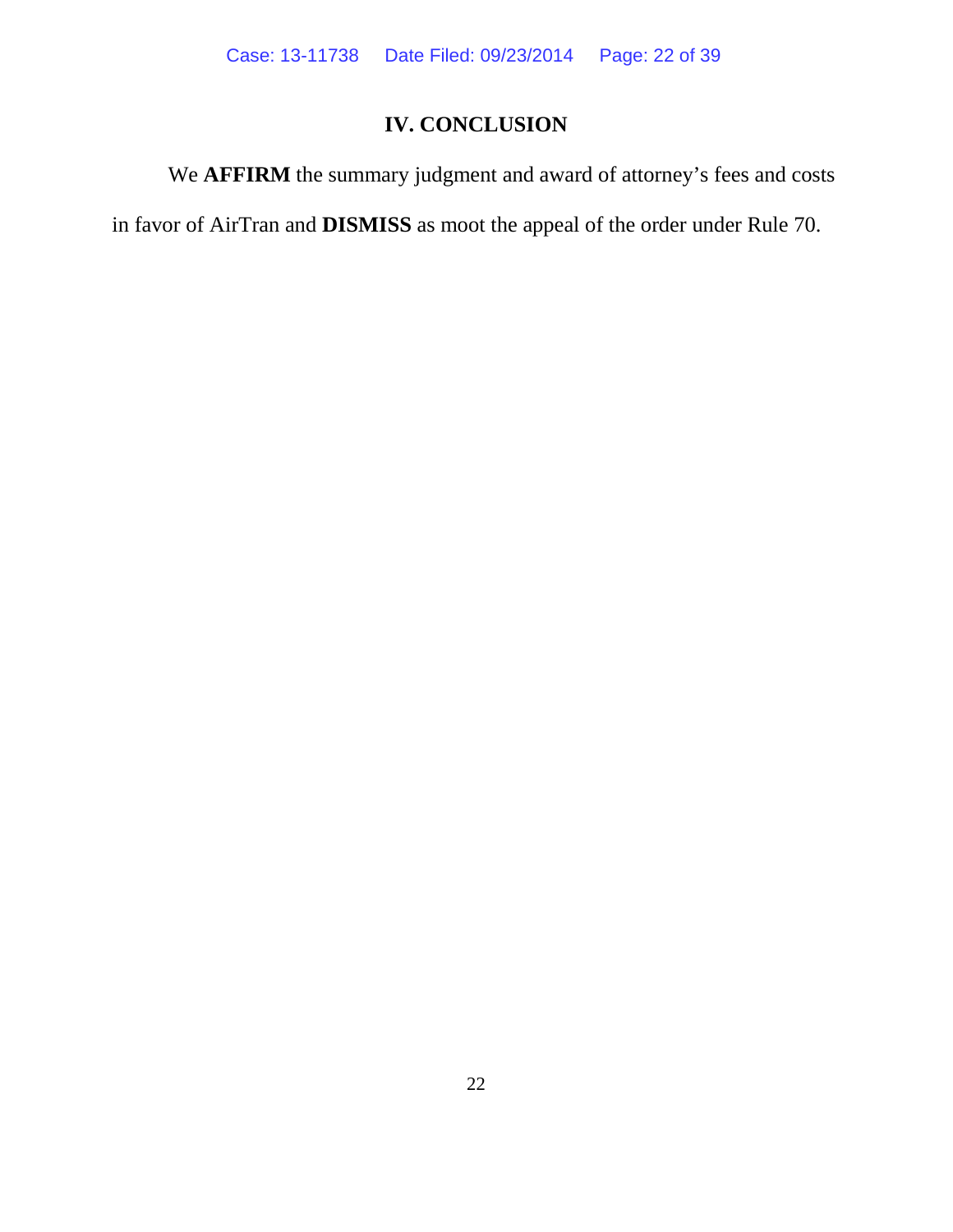MARTIN, Circuit Judge, dissenting:

AirTran Airways, Inc. (AirTran) says that its suit seeks equitable relief, but it fails to make a critical showing for purposes of equity: that the defendants remain in possession of the disputed property. For the reasons that follow, I have come to understand that AirTran's suit seeks a legal remedy which is not permitted under the statute it relies on. Based on this understanding, I would reverse the District Court's grant of summary judgment in favor of AirTran, its order awarding attorney's fees and costs, and its later Rule 70 order enforcing the judgment.

## **I. THE DISTRICT COURT IMPROPERLY GRANTED SUMMARY JUDGMENT BY CLASSIFYING AIRTRAN'S CLAIMS AS EQUITABLE.**

At issue is whether AirTran's suit against Brenda Elem, her attorney Mark Link, and his law firm Link & Smith, P.C. (Link & Smith) (collectively the defendants) to recover settlement funds subject to an equitable lien by agreement is permitted by the Employee Retirement Income Security Act of 1974 (ERISA), 29 U.S.C. § 1132(a)(3)(B). This statute gives courts the power to grant "other appropriate equitable relief" only when enforcing a covered insurance plan. Specifically, a plan fiduciary may bring a civil action under ERISA "to obtain other appropriate equitable relief . . . to enforce . . . the terms of the plan." 29 U.S.C. § 1132(a)(3)(B)(ii). The Supreme Court has construed this section to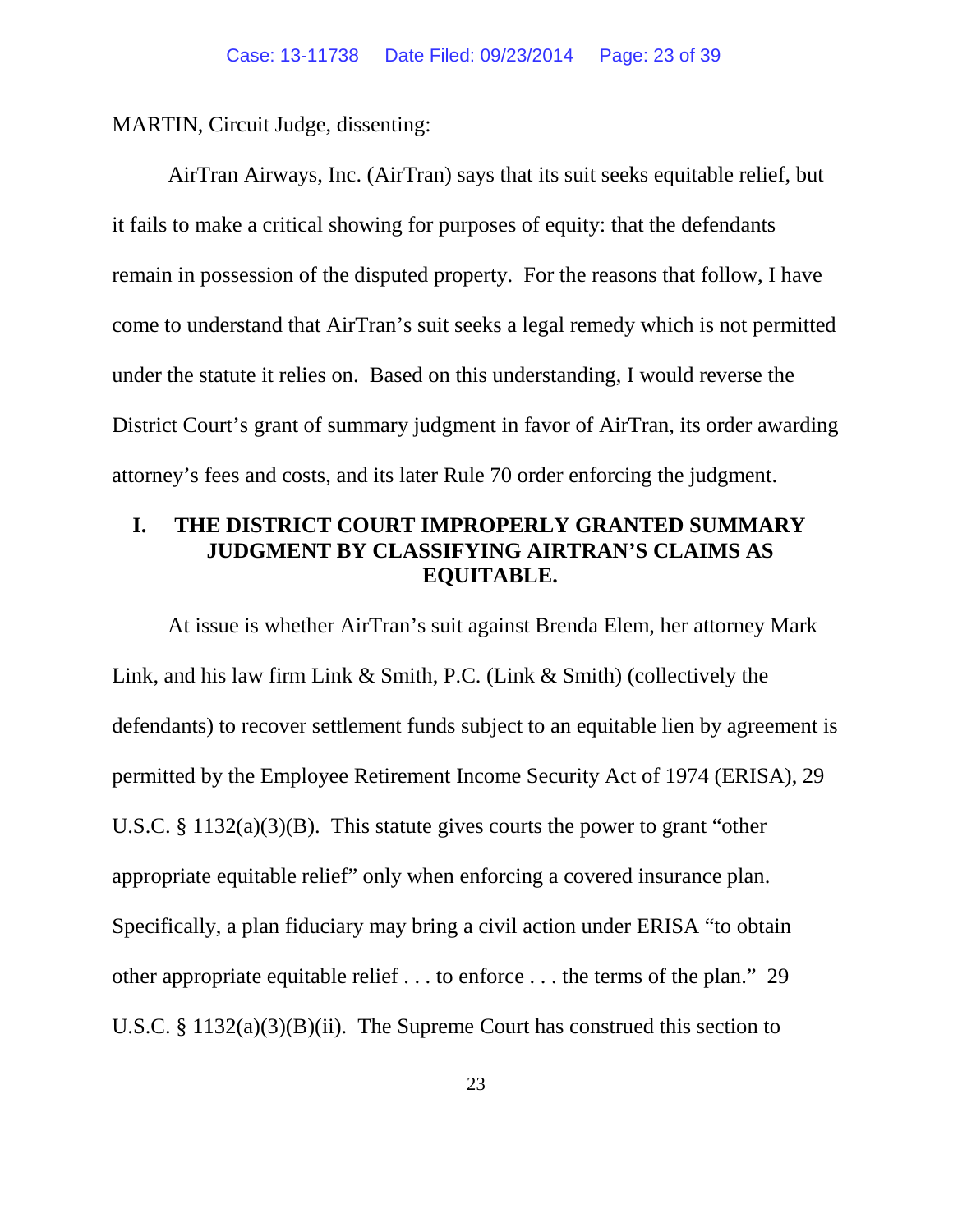authorize only "those categories of relief that were typically available in equity." Mertens v. Hewitt Assocs., 508 U.S. 248, 256, 113 S. Ct. 2063, 2069 (1993). Thus, the statute offers no relief for legal claims. Whether a remedy is "legal or equitable depends on the basis for [the plaintiff's] claim and the nature of the underlying remedies sought." Great-West Life & Annuity Ins. Co. v. Knudson, 534 U.S. 204, 213, 122 S. Ct. 708, 714 (2002) (alteration in original) (internal quotation marks omitted).

I certainly recognize that AirTran's claim here is one arising in equity. The clear terms of the insurance plan created an equitable lien by agreement over the money Ms. Elem got as a result of her third party suit from the moment she had actual or constructive possession of that money. However, on the facts before us, the only remedy available to AirTran is legal, not equitable, in nature. Money damages are traditionally a remedy at law, but can be equitable if the plaintiff seeks: (1) "specifically identifiable funds" in (2) the defendant's "possession and control." Sereboff v. Mid Atl. Med. Servs., Inc., 547 U.S. 356, 362–63, 126 S. Ct. 1869, 1874 (2006) (internal quotation marks omitted). AirTran properly identified specific funds, but failed to establish that the identifiable funds are "in the possession and control" of the defendants. The remedy AirTran seeks is therefore a legal one and is not permitted under 29 U.S.C. § 1132(a)(3)(B).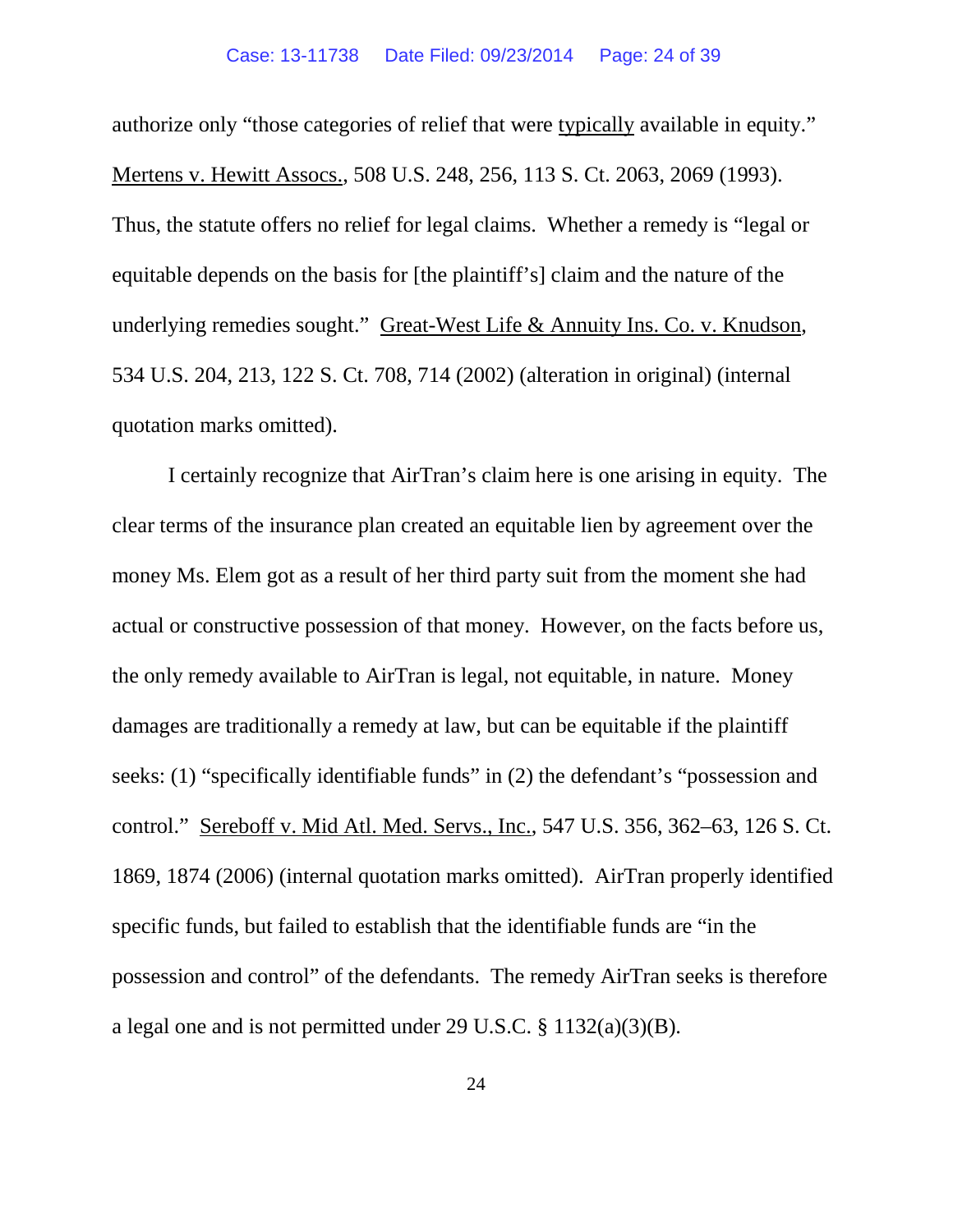### A. A MONEY DAMAGE AWARD IS ONLY EQUITABLE IF THE DEFENDANT REMAINS IN POSSESSION.

Supreme Court precedent makes clear that a plaintiff proceeding in equity to recover funds from a defendant must, at a minimum, show that those funds are presently in the defendant's possession. In Walker v. Brown, 165 U.S. 654, 17 S. Ct. 453 (1897), the Supreme Court was asked to decide whether an equitable lien by agreement remained attached to certain Memphis city bonds in the hands of the widow of a businessman who pledged the bonds to plaintiff J. H. Walker & Co. (Walker). That businessman, Mr. Brown, had actually pledged the bonds to Walker for the benefit of a third party. As that third party got into financial difficulties, Mr. Brown paid its creditors the value of the bonds, retook possession of the bonds, and then gifted them to his wife before he passed away. The Supreme Court held that the lien by agreement was not extinguished when Mr. Brown bought them back, and that the "equitable lien will be enforced by a court of equity against the bonds in the hands of [Mrs.] Brown or against third persons who are volunteers or have notice." 165 U.S. at 664, 17 S. Ct. at 457 (emphasis added). The Supreme Court's discussion of available equitable relief turned on the current location and possession of the bonds. See also Ketchum v. St. Louis, 101 U.S. 306, 318 (1879) ("With that [equitable] lien the property itself was chargeable by whomsoever it or the funds accruing therefrom are or may be held.").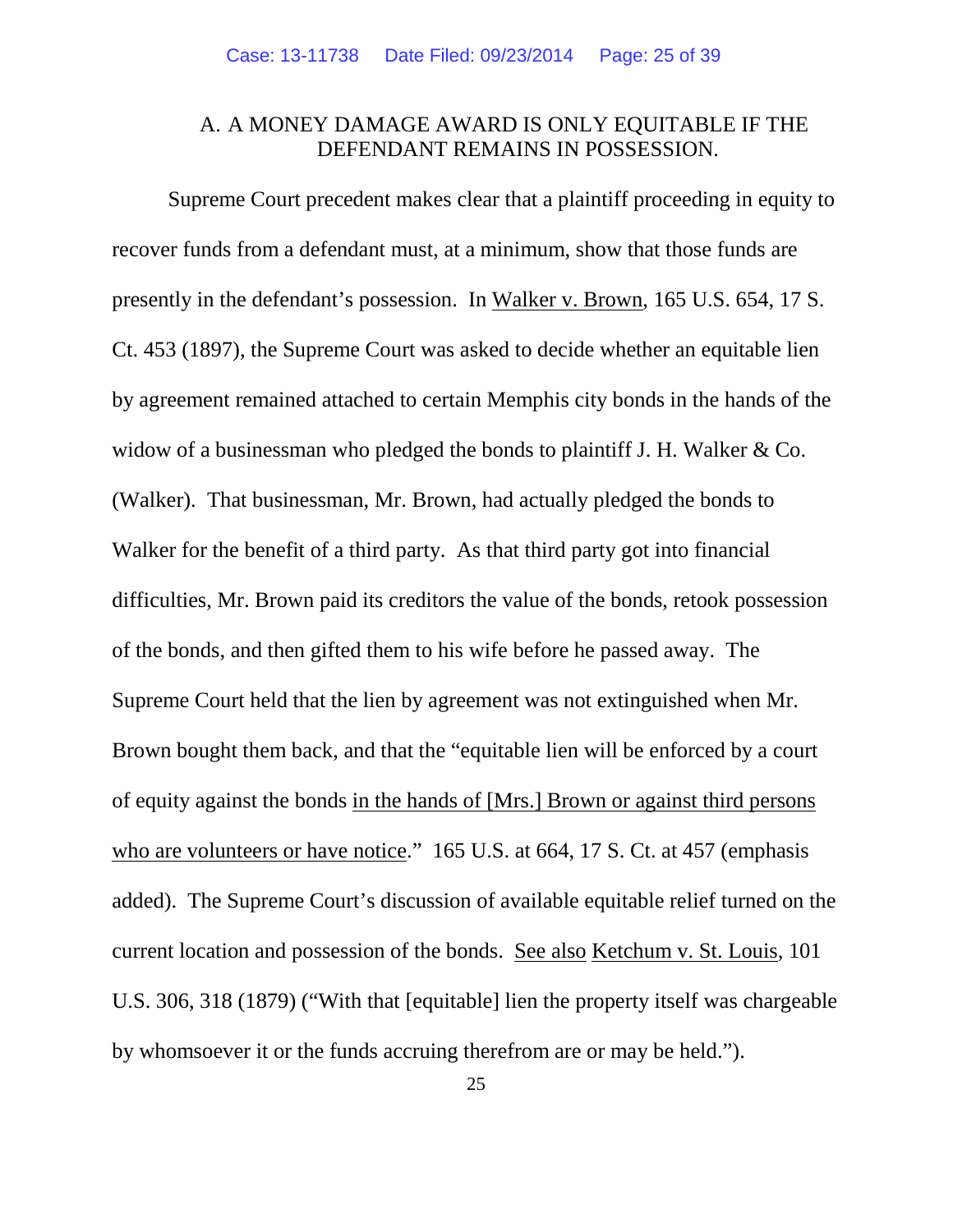More recent cases also support the expectation that a defendant must still be in possession of the property subject to the lien to allow equitable recovery under 29 U.S.C. § 1132(a)(3)(B). The Supreme Court denied reimbursement in Knudson because the insurance company was not seeking to recover "particular funds or property in the defendant's possession." 534 U.S. at 213, 122 S. Ct. at 714. The company sued Ms. Knudson, the beneficiary, instead of the trustee in charge of the Special Needs Trust where the money was held pursuant to California law. Because Ms. Knudson did not have the funds in her possession, the Court observed that the plaintiff's claim was "not that respondents hold particular funds that, in good conscience, belong to petitioners, but that petitioners are contractually entitled to some funds for benefits that they conferred." Id. at 214, 122 S. Ct. at 715. The Court held "where 'the property [sought to be recovered] or its proceeds have been dissipated so that no product remains, [the plaintiff's] claim is only that of a general creditor,' and the plaintiff 'cannot enforce a constructive trust of or an equitable lien upon other property of the [defendant].'" Id. at 213, 122 S. Ct. at 714 (alteration in original) (quoting Restatement of Restitution § 215, cmt. a, at 867); see also Restatement of Restitution § 215 cmt. b ("A person whose property is wrongfully taken by another is not entitled to priority over other creditors unless he proves that the wrongdoer not only once had the property or its proceeds, but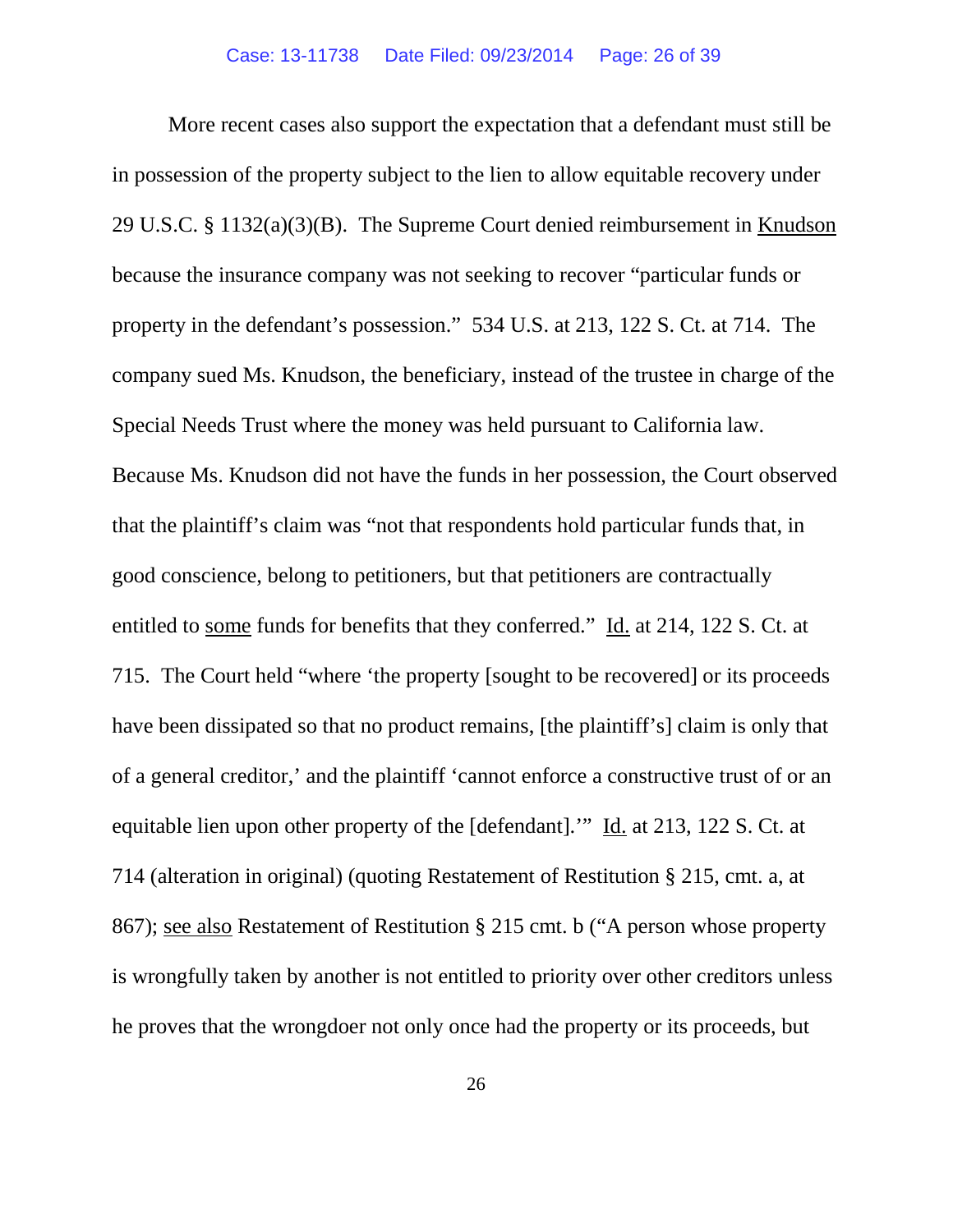still has the property or its proceeds or property in which the claimant's property or its proceeds have been mingled indistinguishably.").

In Sereboff , the Supreme Court noted that the "impediment to characterizing the relief in Knudson as equitable" was not present. Id. at 362, 126 S. Ct. at 1874. That is because, in contrast to Knudson, the plan administrator in Sereboff sought "particular funds or property in the defendant's possession," Knudson, 534 U.S. at 214, 122 S. Ct. at 708, where the identified fund was "preserved [in the Sereboffs'] investment accounts." Sereboff, 547 U.S. at 362– 63, 126 S. Ct. at 1874 (alteration in original) (quoting Mid Atl. Med. Servs., LLC v. Sereboff, 407 F.3d 212, 214 (4th Cir. 2005), aff'd sub nom. Sereboff v. Mid Atl. Med. Servs., Inc., 547 U.S. 356, 126 S. Ct. 1869 (2006)).

This Court and other Circuit Courts have followed the Supreme Court's guidance that a defendant's current possession of the funds at issue is a necessary element of an equitable claim. See, e.g., Popowski v. Parrott, 461 F.3d 1367, 1373 (11th Cir. 2006) ("Unlike in Knudson, a significant portion of the funds specified went directly into the [insureds'] bank account and, thereby, was in their possession for purposes of this case. Thus, at the time they filed their suit, [the plan fiduciaries] sought 'not to impose personal liability on [the beneficiary], but to restore to the plaintiff[s] particular funds or property in [the beneficiary's]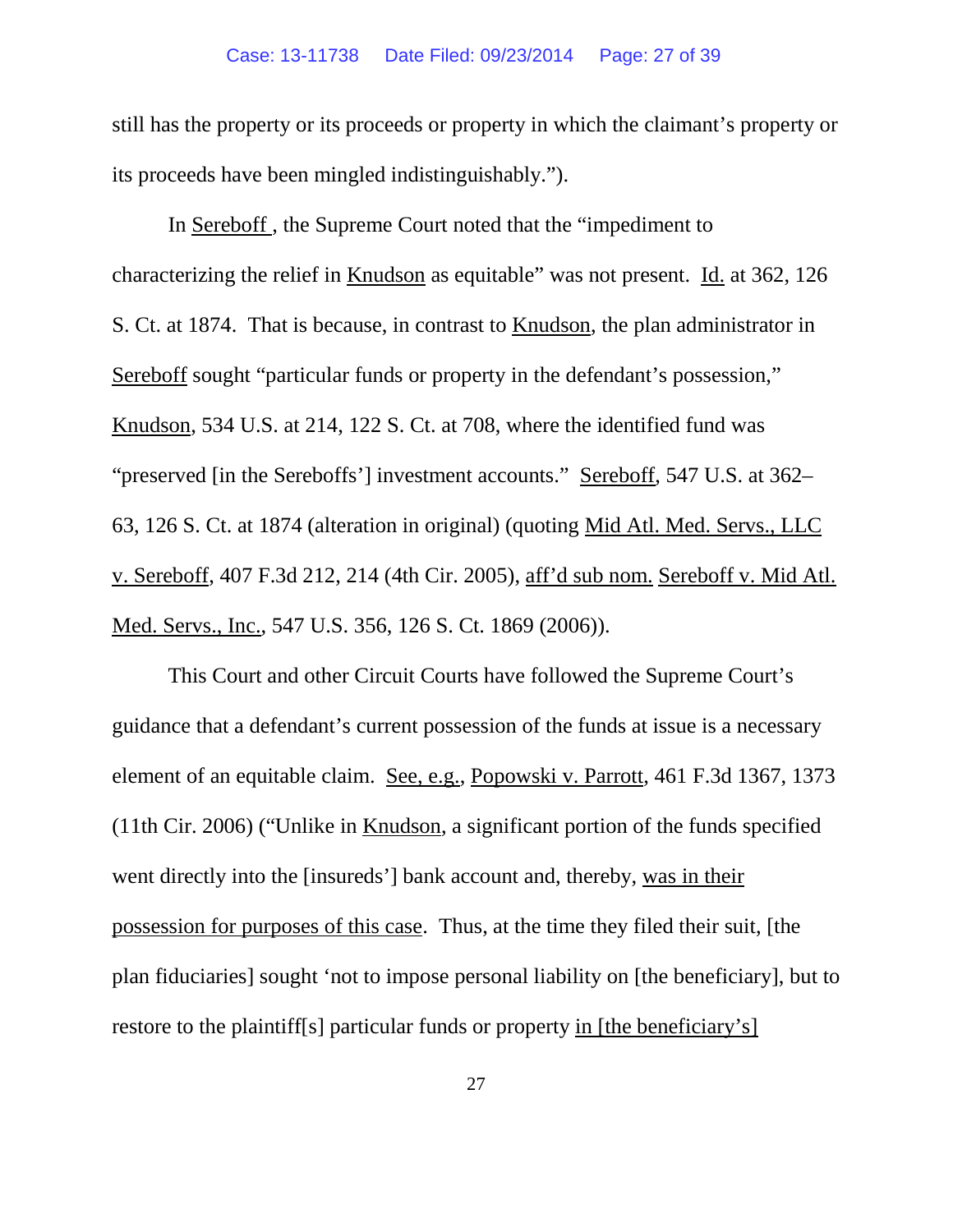possession.'" (fourth alteration in original) (emphasis added) (quoting Knudson, 534 U.S. at 214, 122 S. Ct. at 714–15)); Treasurer, Trs. Of Drury Indus. Health Care Plan & Tr. v. Goding, 692 F.3d 888, 896 (8th Cir. 2012) ("In equity, there was no cause for restitution where the trustee of property wrongfully disposed of another's property, but no longer held that property or its product. A party who has been wrongfully divested of its property . . . could only recover it if it proved not only that the other party once had property legally or equitably belonging to it, but also that he still holds the property or properties which is in whole or part its product." (citation omitted) (internal quotation marks and alterations omitted)); Bilyeu v. Morgan Stanley Long Term Disability Plan, 683 F.3d 1083, 1095 (9th Cir. 2012) (rejecting the argument that an equitable lien can be enforced against general assets when the specifically identified property has been dissipated); Loffredo v. Daimler AG, 500 F. App'x. 491, 499 (6th Cir. 2012) ("To plead claims for equitable relief . . . the plaintiffs would have to allege either that the defendants currently (and improperly) possess the assets dispersed from the trust or that they retain profits generated from that property."). In disagreeing with a case cited favorably by the majority, the Solicitor General of the United States also concluded that a plaintiff must establish the defendant's possession of the disputed funds to recover under this provision. See Brief for the United States as Amicus Curiae at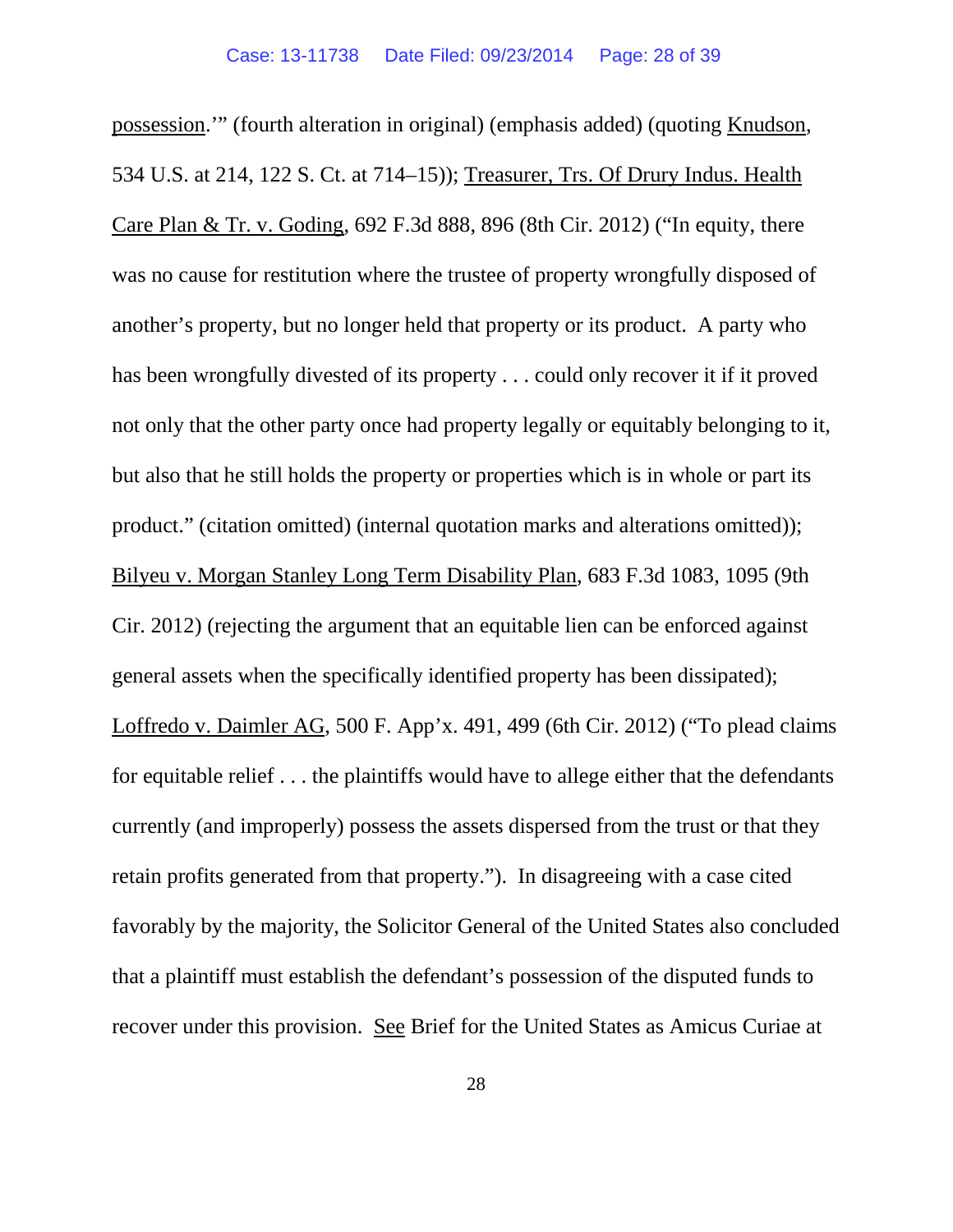9, Thurber v. Aetna Life Ins. Co., et al., \_\_\_ U.S. \_\_\_, 134 S. Ct. 2723 (2014) (No. 13-130), 2014 WL 1783200 at \*9 ("In the government's view, the court of appeals in this case erred in concluding that a plan fiduciary can enforce an equitable lien regardless of whether the funds at issue have been dissipated.").

### B. AIRTRAN DID NOT ESTABLISH THAT DEFENDANTS HAVE POSSESSION OF THE SETTLEMENT FUNDS.

As soon as the settlement funds were transferred to the benefit of Ms. Elem, AirTran "could follow [those funds] into the hands" of the defendants. Panel Op. at 8 (quoting Barnes v. Alexander, 232 U.S. 117, 123, 34 S. Ct. 276, 278 (1914)). Once AirTran established who had the funds, its recovery against the person holding the funds would rightfully be classified as "equitable" according to Supreme Court and common law precedent. Yet what AirTran is entitled to do in equity, and what it actually did here, are very different things.

AirTran's complaint alleges "[u]pon information and belief, portion(s) of the funds to which the Plan is entitled are in the possession of Defendant Elem, Defendant Link and/or the Defendant Firm."AirTran's statement of material facts submitted in connection with its motion for summary judgment fails to offer any support for the allegation about possession made in its complaint. Though AirTran had ample opportunity in discovery to inquire about the exact location of the distributed settlement money, it did not. Neither did AirTran ask the District Court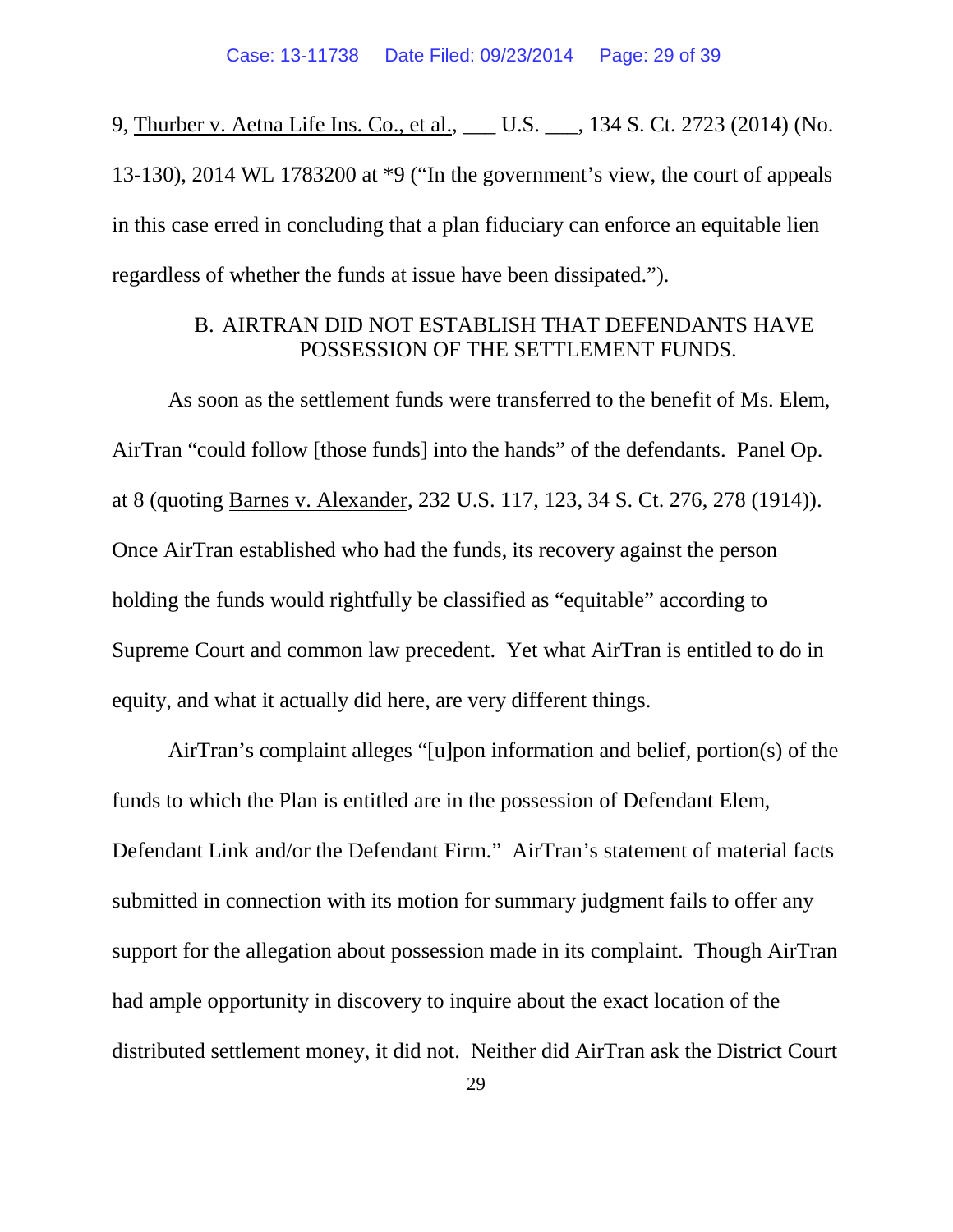for a restraining order or injunction to make sure that the funds were easy to identify once the case was resolved, as had happened in other reimbursement cases. See, e.g., Sereboff, 547 U.S. at 360, 126 S. Ct. at 1873 (noting that the Sereboffs agreed to preserve the disputed funds in an investment account until the suit was resolved); Popowski, 461 F.3d at 1370 ("[T]hey filed this suit along with a motion for a temporary restraining order and preliminary injunction to protect the settlement proceeds."). In its argument here, AirTran says that the "settlement funds could be followed into the hands of Elem, Link, and Link & Smith, P.C.," but it does not point to the money's current location. AirTran suggests that defendants engaged in "chicanery" by "concealing and then quickly 'spend[ing] all money received,'" but points to nothing in the record to support that proposition.

### C. SEREBOFF'S LIMITATION ON "STRICT TRACING" DOES NOT IMPACT THIS CASE.

The majority forgives AirTran's failure to show defendants' possession of the settlement funds by stating that disbursal or commingling of the settlement funds is irrelevant to whether the claim is properly characterized as equitable. Ms. Elem, Mr. Link, and Link & Smith challenged the District Court's grant of summary judgment in part because AirTran did not establish that the funds it requested were still in the possession of any defendant. The majority says, mistakenly I believe, that the defendants' challenge is one "on the ground that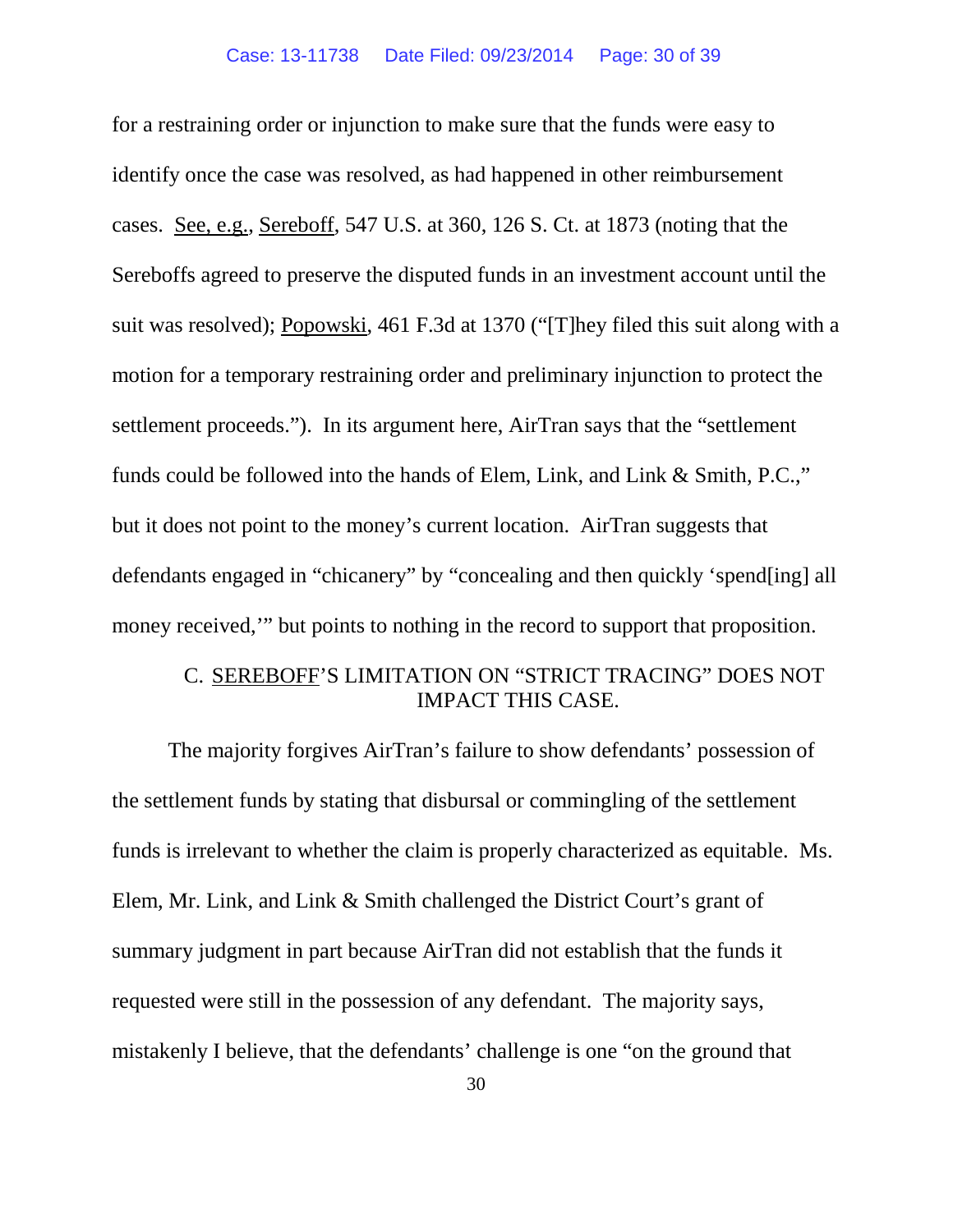AirTran failed to satisfy the strict tracing rules of equitable restitution." Panel Op. at 2. The majority then relies on Sereboff to reject this appeal. 547 U.S. at 364, 126 S. Ct. at 1875 (discussing the "strict tracing rules" that applied to equitable restitution at common law). But I do not read Sereboff in the same way as the majority.

In Sereboff, the beneficiaries of an ERISA-covered health insurance plan received payment from the plan to cover medical expenses resulting from a car accident. The Sereboffs later settled a lawsuit they had filed regarding the car accident, and the terms of the plan called for the money paid in settlement to go to reimburse the administrator. The Sereboffs argued that recovery of settlement funds paid by a third party—and not directly from the plan—was not "equitable relief" under 29 U.S.C.  $\S 1132(a)(3)(B)$  because "[t]he money in [the beneficiaries'] investment account cannot be traced to [the plan administrator]." Respondent Reply Brief at 9, Sereboff, 547 U.S. 356, 126 S. Ct. 1869 (No. 05- 260), 2006 WL 717048 at \*9. The Supreme Court rejected the Sereboffs' argument because "no tracing requirement of the sort asserted by the Sereboffs applies to equitable liens by agreement or assignment." Sereboff, 547 U.S. at 365, 126 S. Ct. at 1875. In support of its position, the Court turned to "case law from the days of the divided bench"—meaning cases heard during the period when the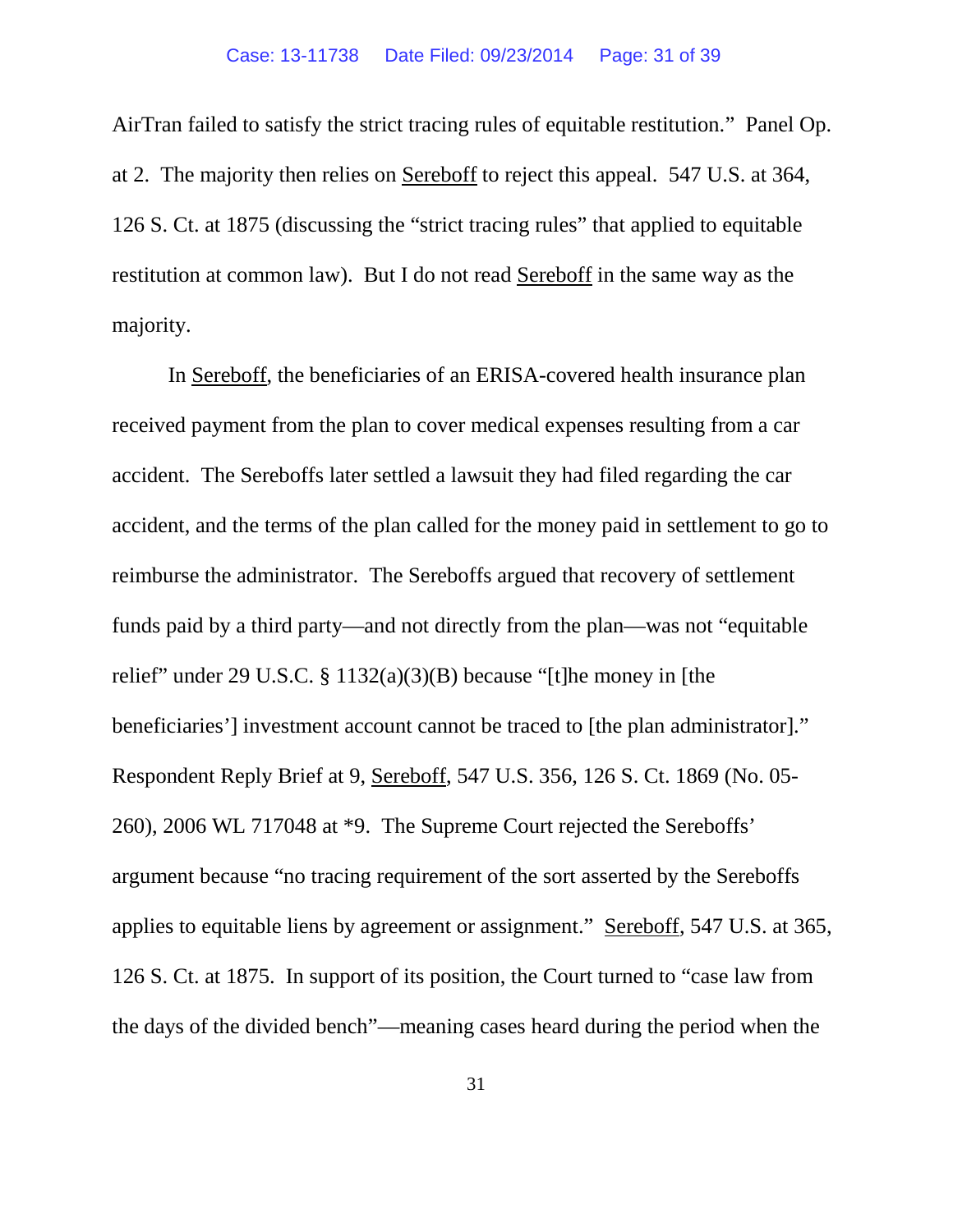#### Case: 13-11738 Date Filed: 09/23/2014 Page: 32 of 39

United States had two parallel courts, one of equity and one of law—which did not require the holder of an equitable lien by agreement to trace the res directly from the defendant back to the plaintiff. Id. at 363–64, 126 S. Ct. at 1874–75 (discussing Barnes, 232 U.S. at 199–23, 34 S. Ct. at 277–78).

In its discussion of strict tracing, the Supreme Court made a distinction between equitable liens sought as a matter of restitution and equitable liens by agreement. For equitable liens sought as a matter of restitution, strict tracing is required, but for equitable liens by agreement, it is not. Sereboff, 547 U.S. at 364– 65, 126 S. Ct. at 1875–76. Further, the Court cabined its discussion of strict tracing to the type of tracing requirement "asserted by the Sereboffs." Id. at 365, 126 S. Ct. at 1875. As described above, the Sereboffs argued that equitable tracing required the plaintiff to trace the defendant's funds back to the plaintiff himself, and not to a third party. The Supreme Court rejected this argument, and held that equitable relief was still available where the plaintiff could not "identify an asset they originally possessed, which was improperly acquired and converted into property the defendant held." Id. (emphasis added). Later, this Court interpreted Sereboff's tracing language to eliminate only the requirement that disputed funds originate with the plaintiff. See Admin. Comm. for Wal-Mart Stores, Inc. Assocs.' Health & Welfare Plan v. Horton, 513 F.3d 1223, 1227 n.3 (11th Cir. 2008)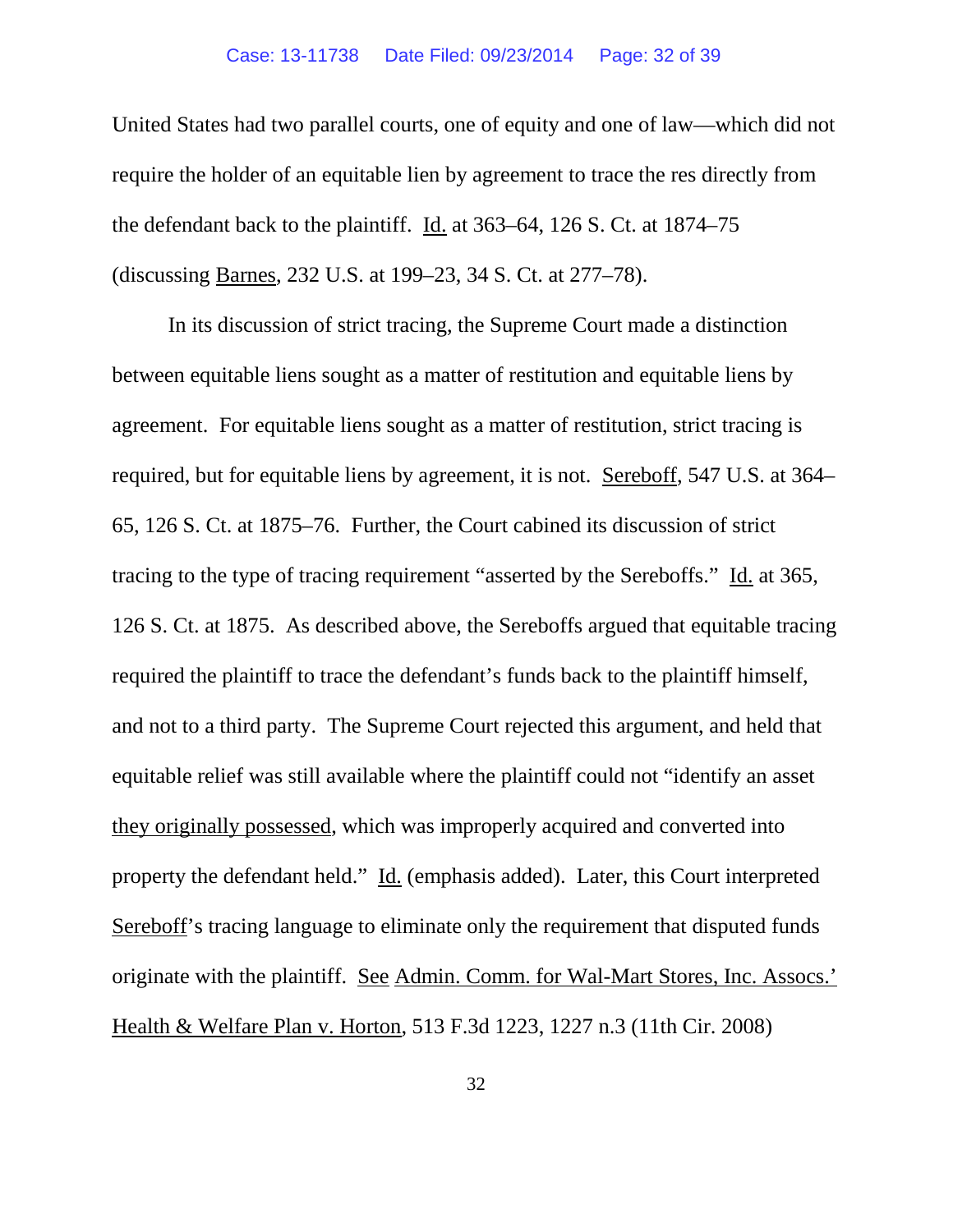("[T]he Sereboff Court explained that strict tracing rules need not apply for an equitable lien to properly attach to the settlement funds; that is, although the disputed funds had never actually been in the possession of the plan, the plan could seek to 'recover' property that belonged to it in good conscience under the plan agreement." (emphasis added)).

The majority relies on what I believe is a misapplication of Sereboff, accepted by some of our sister circuits, to characterize the recovery of assets no longer in the defendant's possession as equitable relief. See, e.g., Cusson v. Liberty Life Assurance Co. of Boston, 592 F.3d 215, 231 (1st Cir. 2010) (determining that an insurer need not identify a "specific account in which the funds are kept or prove[] that they are still in [the defendant's] possession"). I do not accept this interpretation because the defendants in Sereboff were still in possession of the funds—the Sereboff parties had stipulated that the funds were securely set aside in an investment account. See Sereboff, 547 U.S. at 360, 126 S. Ct. at 1873. So in Sereboff the Supreme Court was never asked to decide whether a defendant's possession at the time of the suit was necessary for an action in equity.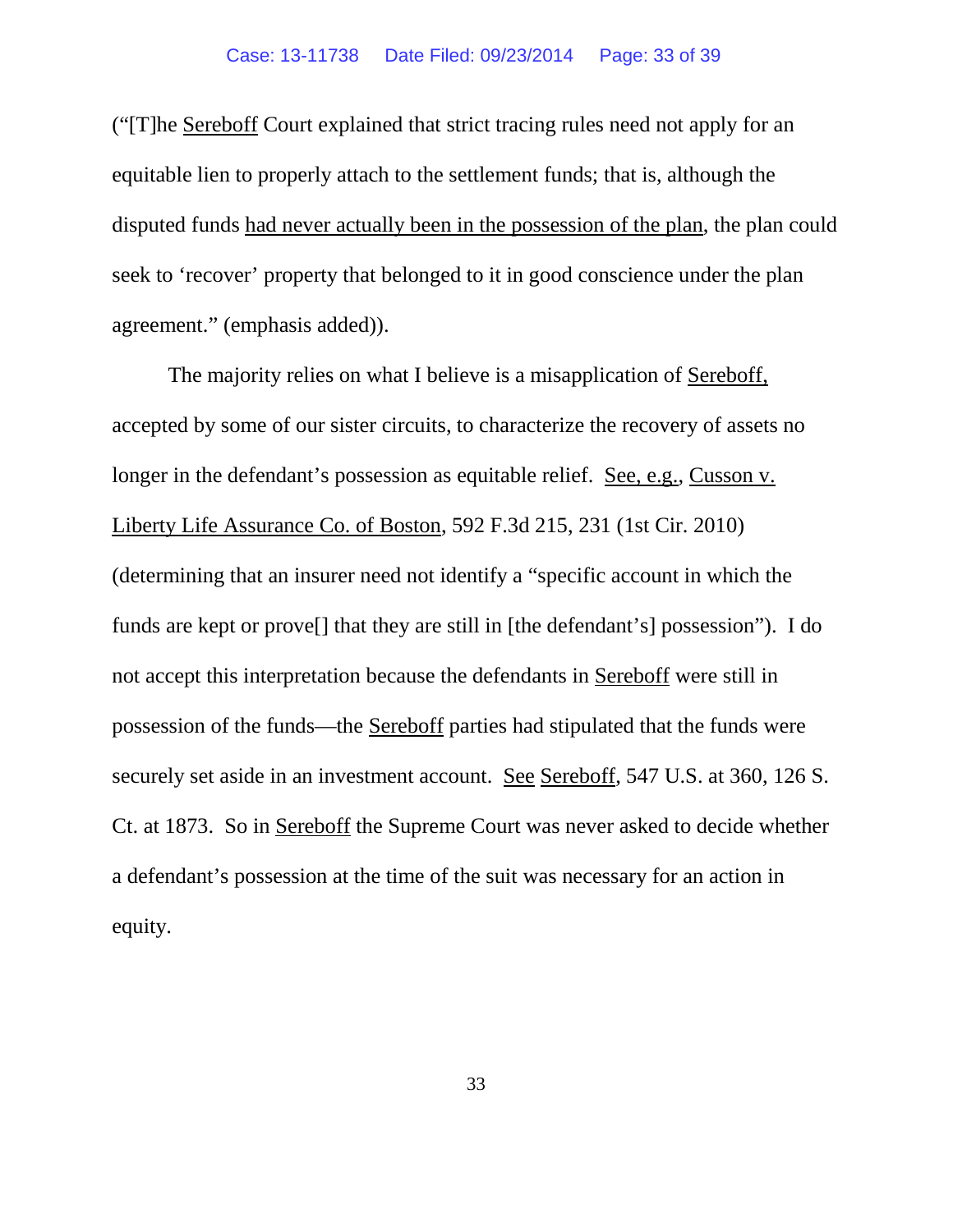### D. EQUITABLE RELIEF IS NOT AVAILABLE AGAINST DEFENDANTS WHO DO NOT HAVE POSSESSION OF THE DISPUTED PROPERTY.

If the settlement had instead been issued to Ms. Elem in the form of a luxury automobile, AirTran could exercise its equitable lien only by locating the automobile or the proceeds of the sale of the automobile and suing the person who had possession. It would make no sense to sue in equity to recover a car from someone who does not have it. And, the result is the same when a plaintiff brings a claim for "other equitable relief" without establishing who is in possession. At core, a plaintiff's ability to seek equitable relief over a res cannot be separated from the ongoing existence and location of that res or its proceeds. More to the point, we, as a court sitting in equity, cannot reverse engineer what happened to the plaintiff's property by assuming that one or more of the named defendants now has it. Yet, that is what the majority does here.

The District Court's grant of summary judgment entitled AirTran to recover the \$131,704.28 it paid for Ms. Elem's medical expenses. The District Court later clarified that its "[j]udgment requires reimbursement of AirTran by all Defendants . . . because all three possess settlement funds that belong 'in good conscience' to the Plan.'" The majority opinion repeats this idea that the funds AirTran seeks to recover are "in 'the possession and control' of Elem and Link." Panel Op. at 8.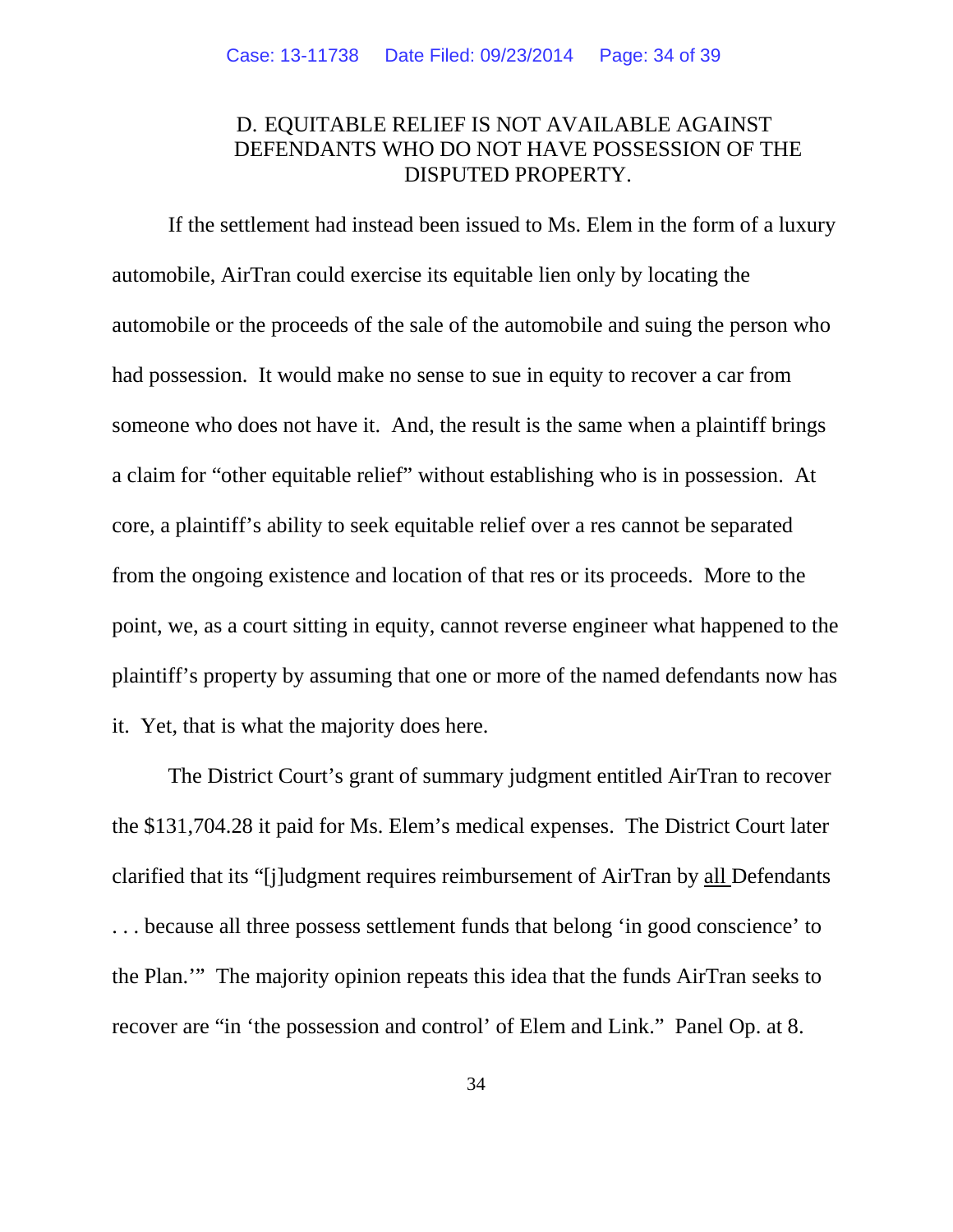But nothing in the record supports either conclusion. To the contrary, only Ms. Elem and Link & Smith received distributions from the settlement amount, and AirTran made no assertions about whether the money remained in their possession when it filed its motion for summary judgment. The record before us simply tells us nothing about where the money is. It could be disbursed, it could be commingled, or it could be tucked under Ms. Elem's mattress. By the District Court's order, Mr. Link is liable in equity for a res that he does not possess. Whatever retribution is appropriate for Mr. Link's "sin[s]," Panel Op. at 2, it cannot lie in equity. If Ms. Elem and Link & Smith no longer have the funds, they continue to be subject to legal claims, but the equitable claim has dissipated. AirTran's claims simply fall outside the relief permitted by 29 U.S.C. §  $1132(a)(3)(B)$ .

### **II. THE DISTRICT COURT IMPROPERLY GRANTED ATTORNEY'S FEES AND COSTS.**

The defendants also challenge the District Court's grant of attorney's fees and costs. Under 29 U.S.C. § 1132(g), attorney's fees may be awarded at the Court's discretion to a party who achieves "some success on the merits." Hardt v. Reliance Standard Life Ins. Co., 560 U.S. 242, 255, 130 S. Ct. 2149, 2158 (2010). Because I view summary judgment as having been improperly granted in favor of AirTran, the District Court's related award of attorney's fees and costs should also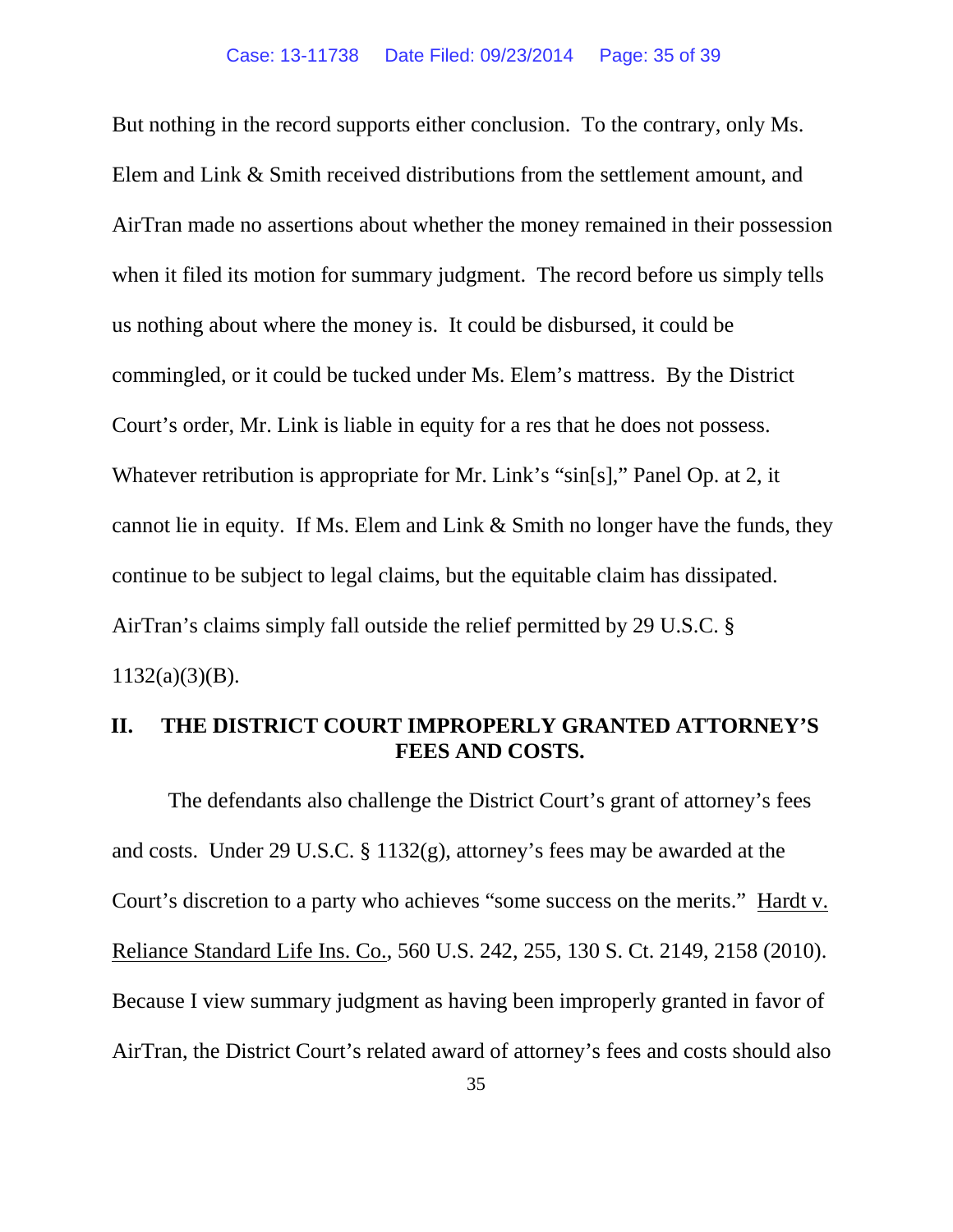be vacated. See Ogden v. Blue Bell Creameries U.S.A., Inc., 348 F.3d 1284, 1288 (11th Cir. 2003) (vacating award of attorney's fees after holding that the District Court improperly awarded equitable relief under ERISA).

### **III. DEFENDANTS' APPEAL OF THE DISTRICT COURT'S RULE 70 ORDER IS NOT MOOT AND THE RULE 70 ORDER WAS GRANTED TO ENFORCE AN INCORRECT JUDGMENT.**

Finally, I turn to the defendants' appeal of the District Court's Rule 70 order enforcing judgment. The majority opinion dismisses the appeal as moot because defendants paid the required amount to AirTran, eliminating any "case or controversy about the merits of the Rule 70 order." Panel Op. at 21. I disagree with this holding on both factual and legal bases.

The defendants' payment to AirTran was conditioned in part on the outcome of the Rule 70 order appeal. The majority opinion highlights a purported stipulation by both parties at oral argument that the payments were subject to "the disposition of the appeal of the summary judgment and the award of attorney's fees and costs." Id. at 6. I heard no such stipulation at oral argument. AirTran's counsel admitted that the payment "was subjectively conditioned on repayment if there was a final ruling in favor of [defendants]," Oral Arg. Recording at 13:36 (Feb. 28, 2014), while counsel for defendants stated that the money was "turned over to other side to hold in trust" and that if "we win, we get it [back]," id. at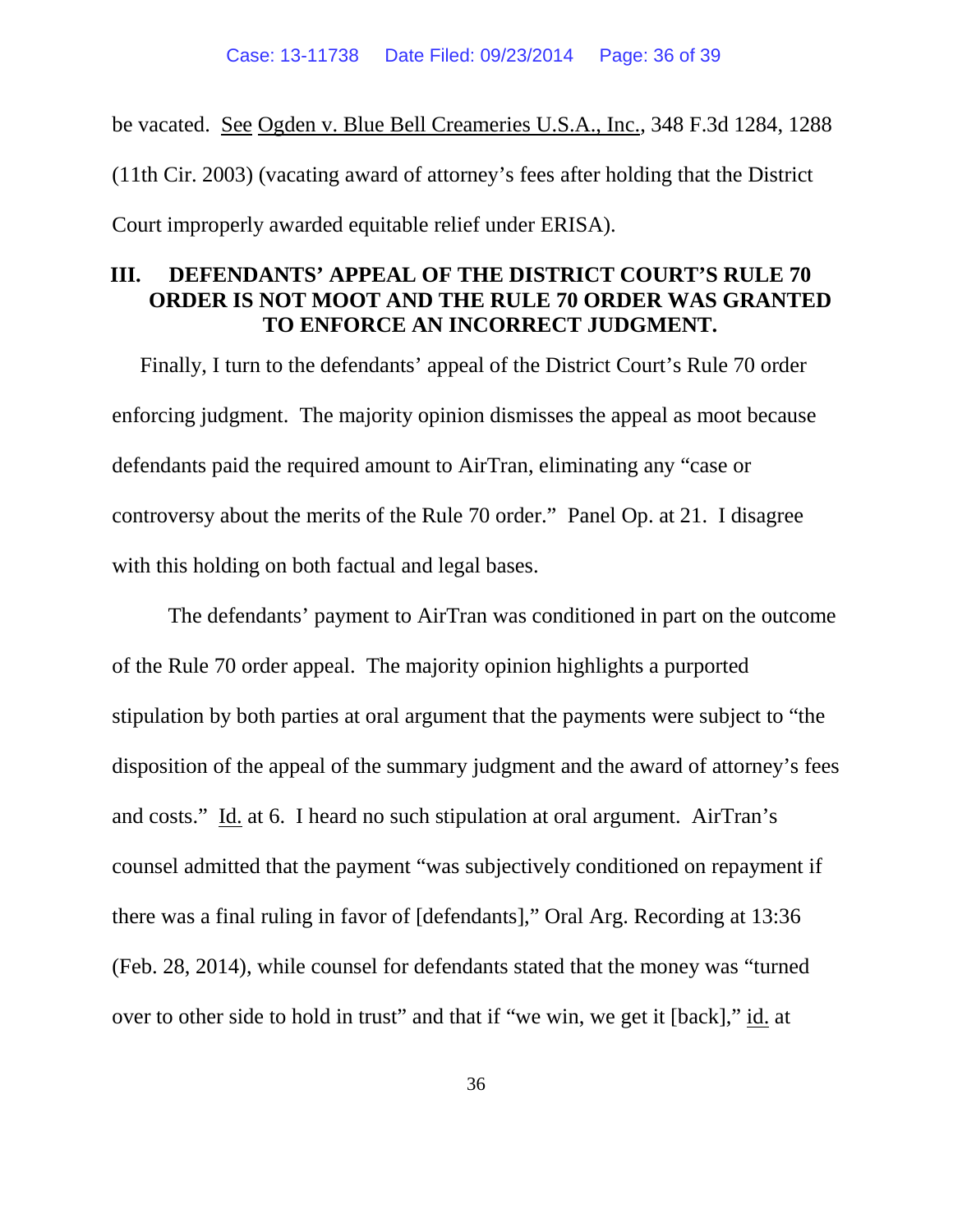00:52, 01:09. At no point did the parties mention that conditional repayment was tied only to the appeal challenging summary judgment and award of attorney's fees and costs. This matters because defendants had two separate appeals before us: one challenging the summary judgment grant and award of attorney's fees and costs, Case No. 13-11738-BB, and the other challenging the Rule 70 order, Case No. 13-14912-BB. Everything I see indicates to me that defendants' payment was conditioned on the outcome of both appeals. For example, in their response to AirTran's motion for contempt, Mr. Link and Link & Smith state that they "are paying the amounts claimed under protest and threat of civil and/or criminal contempt while the appeal of both Orders are pending in the 11th Circuit." Without explicit documentation or statements to the contrary, I see no basis for putting limitations on the defendants' conditional payment in our evaluation of mootness.

I do not read our prior case law to comport with the majority's analysis. While "payment of a judgment and an acknowledgement of satisfaction will moot an appeal from the judgment," RES-GA Cobblestone, LLC v. Blake Const. and Dev., LLC (Cobblestone), 718 F.3d 1308, 1315 (11th Cir. 2013), it is also true that "what matters is whether the parties' actions objectively manifest an intent to abandon the issues on appeal." Id. at 1315. In Cobblestone, we observed that the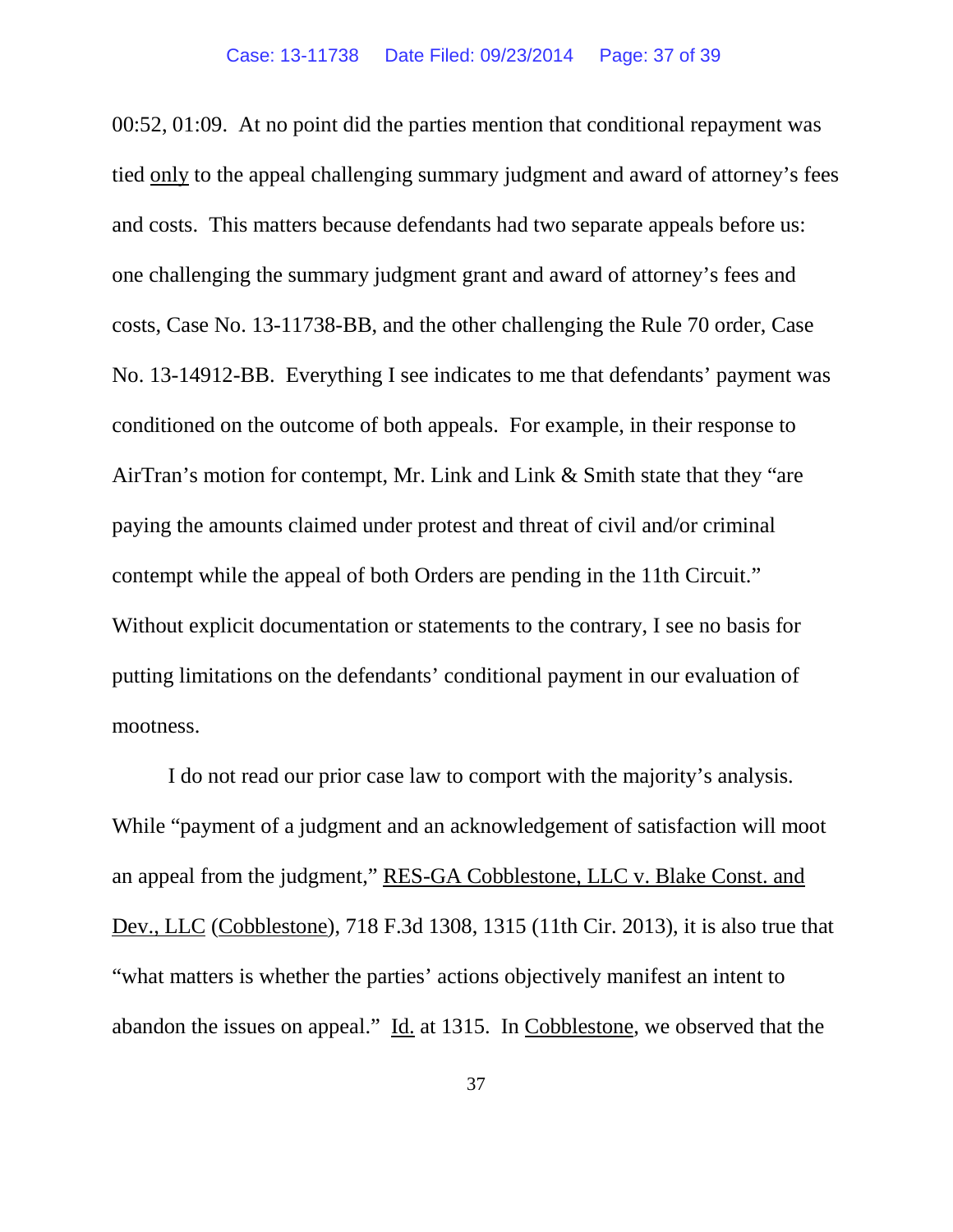appellant "never purported to reserve the right to continue to pursue [the] appeal," did not intend to "claw back the costs and fees he paid," and signed a consent agreement settling the suit to determine that the appeal was mooted. Id. at 1315– 16; see also Fidelcor Mortg. Corp. v. Ins. Co. of N. Am., 820 F.2d 367, 370 (11th Cir. 1987) (mooting appeal where appellant made "no reservation allowing [him] to proceed with an appeal"); cf. Alvarez-Perez v. Sanford-Orlando Kennel Club, Inc., 518 F.3d 1302, 1305–08 (11th Cir. 2008) (declining to dismiss an appeal as moot where the parties "acted in all respects as though the appeal and cross-appeal were alive and that they were awaiting a decision" and "continued to litigate the case in this Court as though nothing had changed"); Ass'n for Disabled Ams., Inc. v. Integra Resort Mgmt., Inc., 387 F.3d 1241, 1243 (11th Cir. 2004) (holding that an appeal was not moot where appellants "specifically reserved their right to appeal" and there was no "evidence of some intent to end the litigation"). Like the appellants in Alvarez-Perez, here the defendants' "actions speak loudly enough to drown out" any indication that they regarded the conditional payment to terminate either of their appeals. 518 F.3d at 1307. Both parties briefed the Rule 70 order appeal after the payment was made to AirTran, and neither brief claimed mootness. The majority offers no evidence that the parties "objectively manifest[ed] an intent to abandon the issues" as is necessary by this Court's precedent.